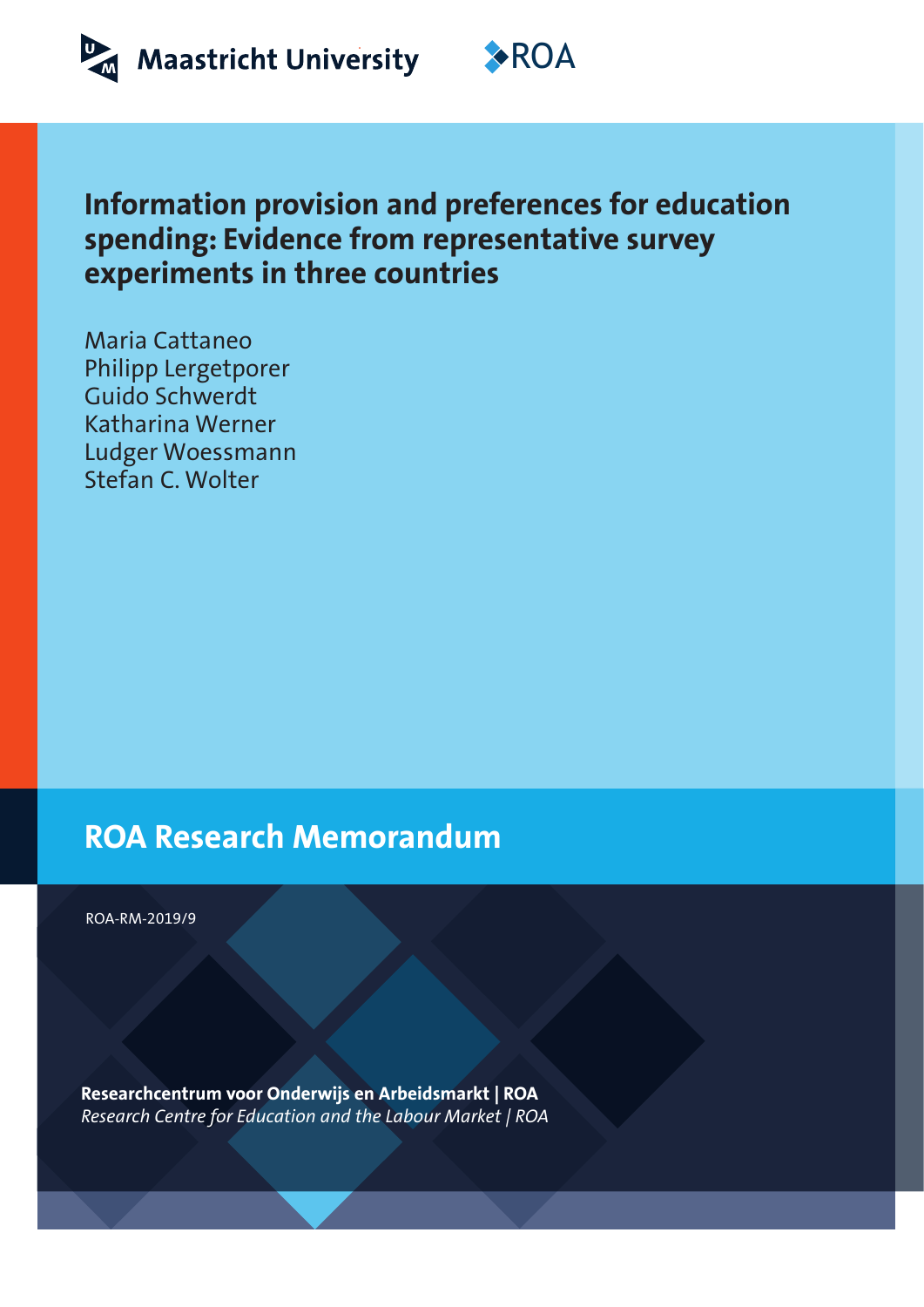# **Information provision and preferences for education spending: Evidence from representative survey experiments in three countries**

Maria Cattaneo Philipp Lergetporer Guido Schwerdt Katharina Werner Ludger Woessmann Stefan C. Wolter

ROA-RM-2019/9 December 2019

**Research Centre for Education and the Labour Market** Maastricht University P.O. Box 616, 6200 MD Maastricht, The Netherlands T +31 43 3883647 F +31 43 3884914

secretary-roa-sbe@maastrichtuniversity.nl www.roa.nl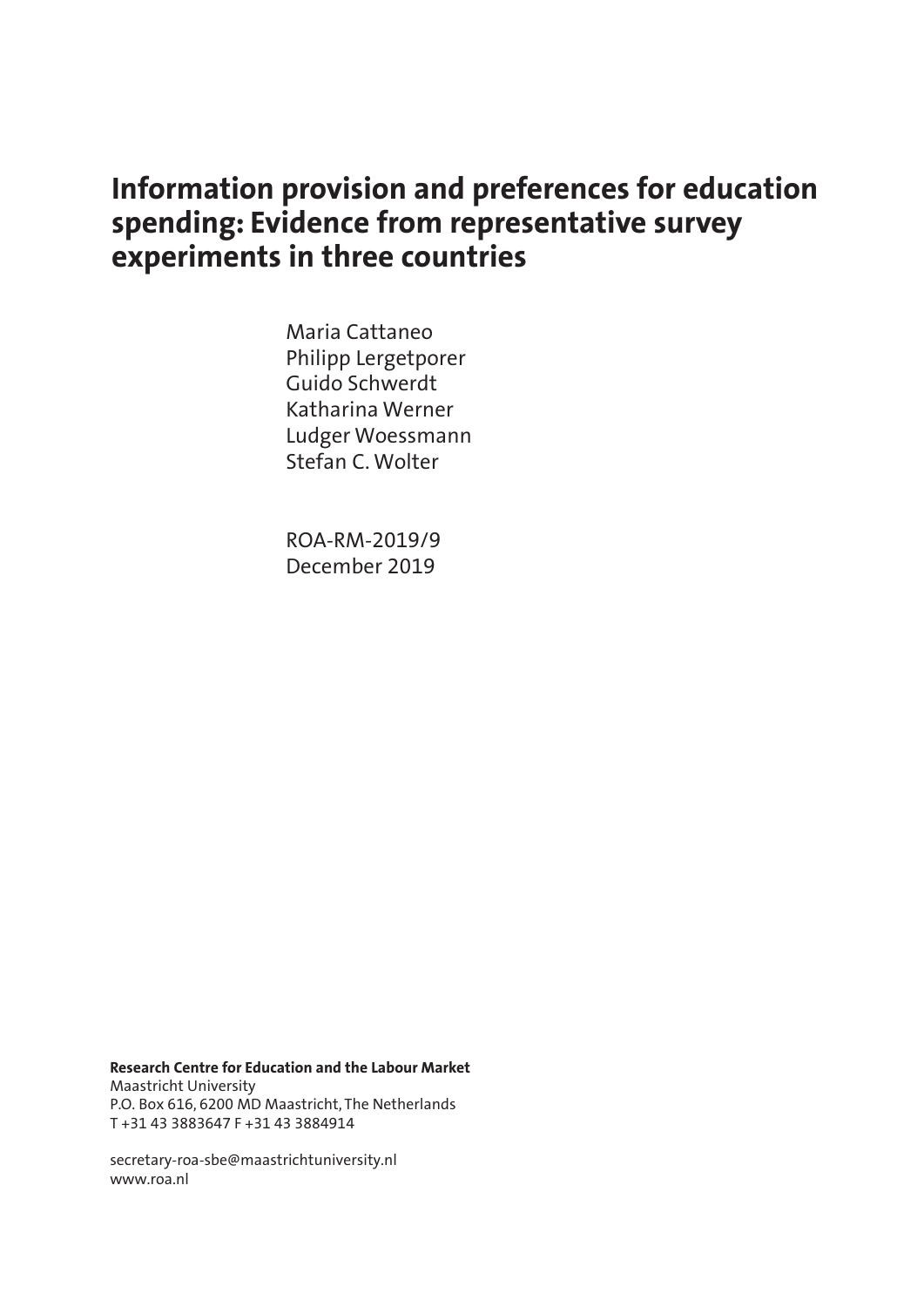# **Abstract**

## **Information provision and preferences for education spending: Evidence from representative survey experiments in three countries\***

Do differences in citizens' policy preferences hamper international cooperation in education policy? To gain comparative evidence on public preferences for education spending, we conduct representative experiments with information treatments in Switzerland using identical survey techniques previously used in Germany and the United States. In Switzerland, providing information about actual spending and salary levels reduces support for increased education spending from 54 to 40 percent and for increased teacher salaries from 27 to 19 percent, respectively. The broad patterns of education policy preferences are similar across the three countries when the role of status-quo and information are taken into account.

## JEL classification: H52, I22, D72, D83

Keywords: policy preferences, cross-country comparison, international cooperation, Switzerland, Germany, United States, education spending, survey experiments

Maria Cattaneo Swiss Coordination Centre for Research in Education Entfelderstrasse 61 CH-5000 Aarau Switzerland maria.cattaneo@skbf-csre.ch

Guido Schwerdt Department of Economics University of Konstanz P.O. Box 133 D-78457 Konstanz Germany guido.schwerdt@uni-konstanz.de and CESifo, IZA and ROA

Ludger Woessmann University of Munich ifo Institut Poschingerstr. 5 D-81679 München Germany woessmann@ifo.de and CESifo and IZA

Philipp Lergetporer ifo Institut Poschingerstr. 5 D-81679 München Germany lergetporer@ifo.de and CESifo

Katharina Werner ifo Institut Poschingerstr. 5 D-81679 München Germany werner.k@ifo.de

Stefan C. Wolter University of Bern Swiss Coordination Centre for Research in Education Entfelderstrasse 61 CH-5000 Aarau Switzerland stefan.wolter@vwi.unibe.ch and CESifo and IZA

We would like to dedicate this paper to Heinrich Ursprung—which seems only fitting for a political-economy paper (his field of interest) on Switzerland (where he comes from) in comparison to Germany (where he works today) and the United States (where he worked for some years). We thank participants at the conference in honor of Heinrich Ursprung in Konstanz in September 2019 for constructive feedback and discussion. Maria Cattaneo and Stefan Wolter gratefully acknowledge the financial support given by the State Secretariat for Education, Research and Innovation, through the Leading House on Economics of Education at the Universities of Zurich and Berne. The work by Lergetporer, Werner, and Woessmann was kindly supported by the Leibniz Competition (SAW-2014-ifo-2) and the German Science Foundation (CRC TRR 190).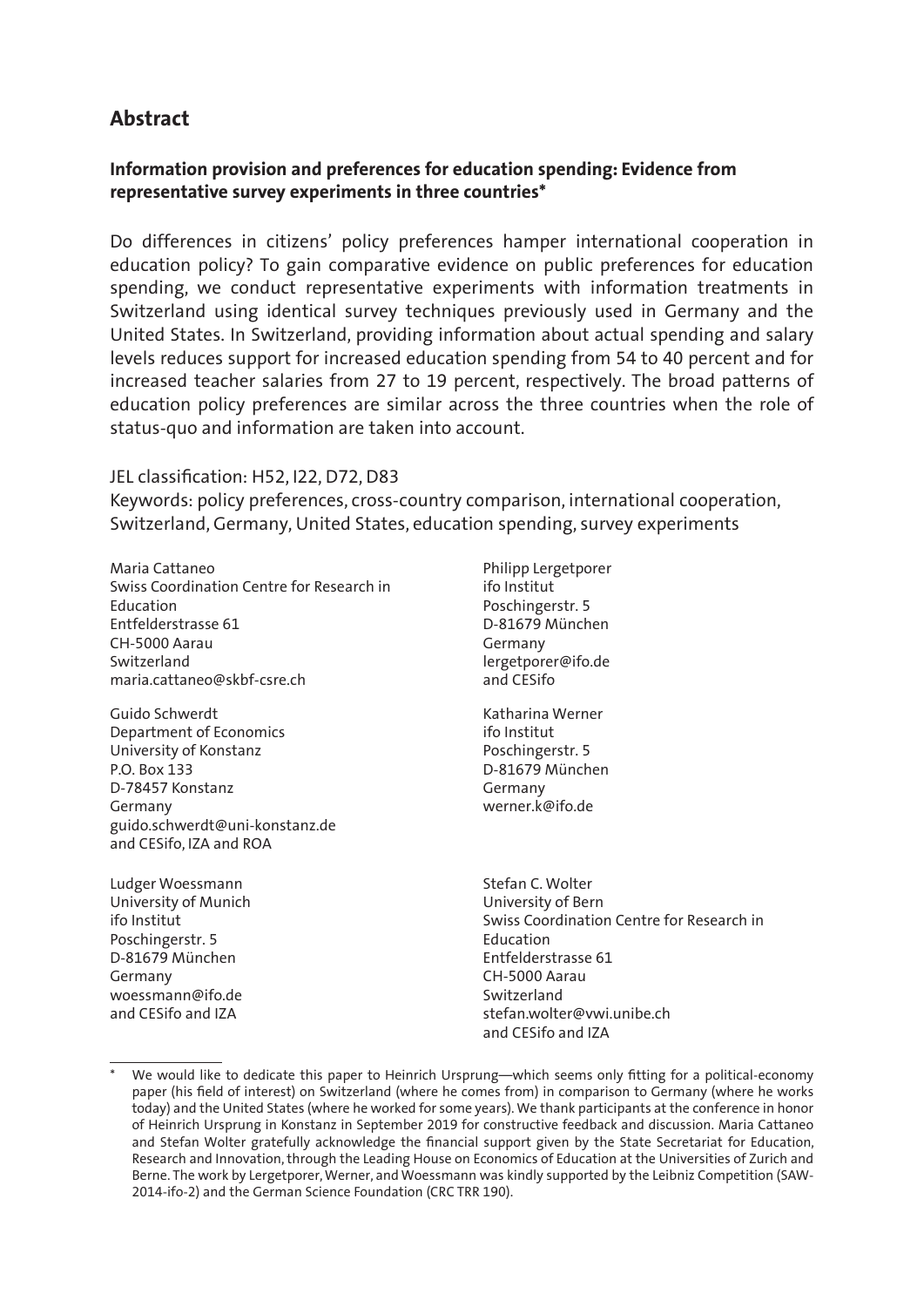## **1. Introduction**

Educational policy is one of the few domains of state action that is mainly determined nationally or even regionally and has so far successfully evaded attempts of international cooperation. Implementation of international cooperation is currently limited to the higher education sector, where the Bologna Reform in 48 mostly European countries has been a step towards a common higher education area. However, coordination of policy at the compulsory education level and cooperation between countries or groups of countries on different continents or even between developed and developing countries are largely lacking. Certainly, international comparative tests of student performance (e.g., PISA), adult competences tests (PIAAC), and teacher surveys (e.g., TALIS) have induced some implicit pressure on countries' education systems. But while the definition of basic competences and the measurement of achievement are coordinated by organizations such as the OECD, this has in no way led to coordinated policies in the development and reform of education systems.

Although international benchmarking studies and best-practice analyses would provide insights for increased international cooperation and coordination, education policy continues to have a national character and hardly adopts impulses from abroad. Different arguments have been put forward to explain this lack of international cooperation and coordination. Some argue that knowledge is not transferrable from one country to another, so that any international cooperation is unnecessary from the outset. A host of examples of successful knowledge transfer around the globe puts this argument into question. A second argument is that educational systems have grown historically and reflect the fundamentally different cultures of the people living in the countries concerned. Relatedly, a third argument is that differences in citizens' policy preferences across countries make the implementation of coordinated education policies politically infeasible. This is the argument we address empirically in this paper.

Specifically, focusing on the three OECD countries Germany, Switzerland, and the United States, we test empirically whether citizens' preferences for key education policies—the level of school spending, teacher salaries, and the allocation of resources in the education production process—differ systematically across these countries. Going beyond the description of these preferences, we investigate whether randomized information provision equalizes citizens' preferences across countries.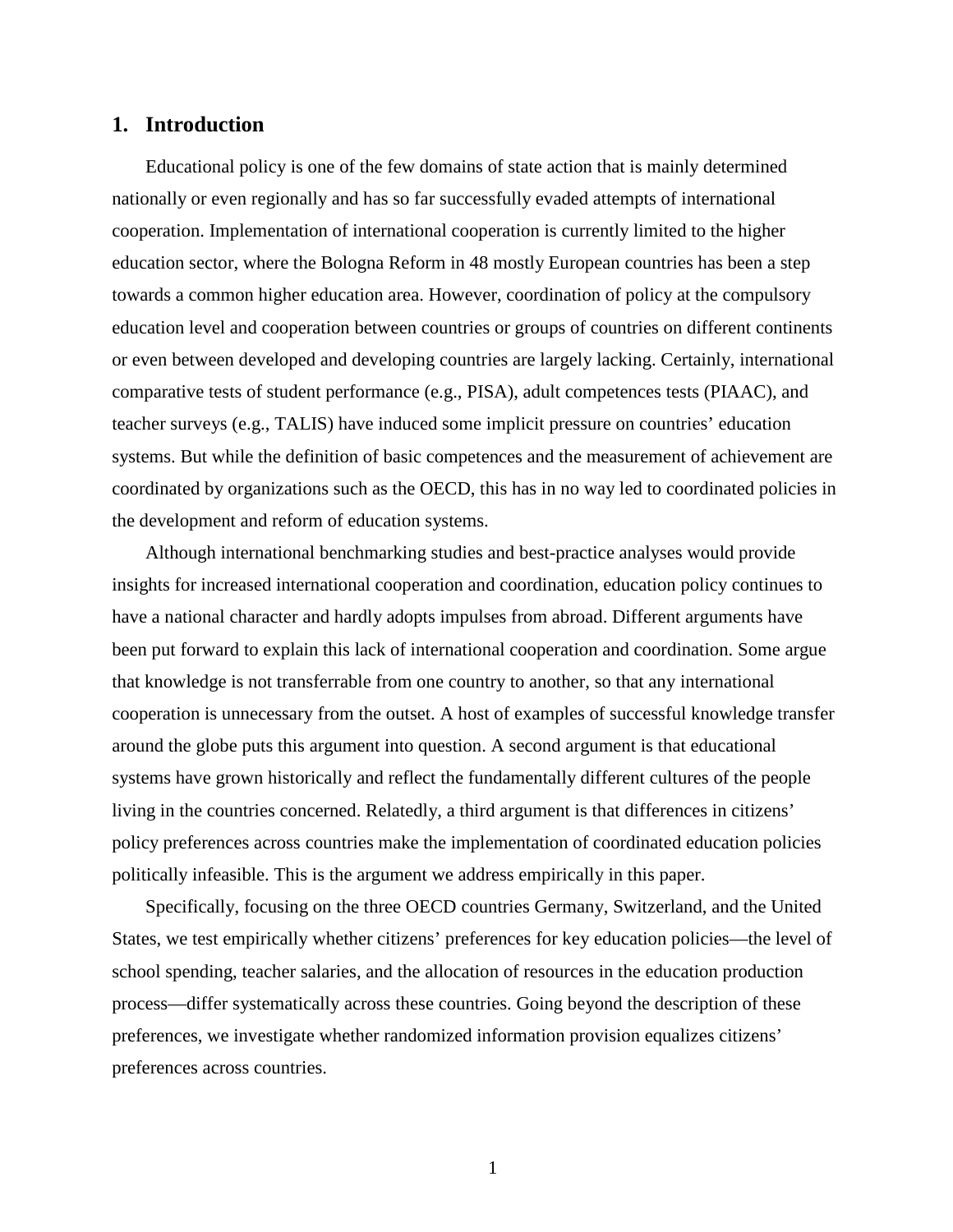Recent evidence on transatlantic differences in policy preferences for education by Lergetporer et al. (2018) suggests that such preferences might be rather universal. In particular, they show that while citizens in the U.S. and Germany underestimate current spending levels, they respond quite similarly to the provision of information on education spending. However, this similarity in preferences for education spending may not generalize to other policy or cultural contexts beyond the two countries.

This paper extends the available international evidence on preferences for education policies by presenting results from a large-scale representative public opinion survey on education in Switzerland. The Swiss survey was conducted online in 2015 and interviewed a total of 6,262 participants aged 18 years and older. Within the survey, we implemented three randomized experiments on how the provision of information affects support for education spending. These survey experiments were coordinated with the German and U.S. opinion surveys analyzed in Lergetporer et al. (2018) to provide comparative evidence across the three countries.

The analysis of Swiss policy preferences adds insightful evidence on an education and political system with important similarities and differences to the German and U.S. systems. In the political system, direct democracy plays a much more important role in Switzerland than in the other two countries, with important implications for information effects on preferences across countries. By contrast, the federalist system with delegation of decision power to the States, Länder, and Cantons is an important feature of education policy-making in all three countries. The Swiss vocational education system is similar to the German system but not to the U.S.. Moreover, public education finance in Switzerland differs in a number of ways from public education finance in the U.S. and Germany. Among others, Switzerland has high overall spending levels (similar to the U.S. but higher than Germany) coupled with high teacher salaries (similar to Germany but higher than the U.S.). As such, it is interesting to test whether previous results found for the other two countries extend to the Swiss context.

Our results show that baseline support for increased education spending is somewhat lower in Switzerland than in Germany and the United States. In the control group that did not receive any information, 54 percent of Swiss survey participants favor increases in government funding for public schools. The first survey experiment shows, however, that informing respondents about the current level of annual public education spending per student does away with this majority and reduces support by 14 percentage points (or 26 percent relative to the control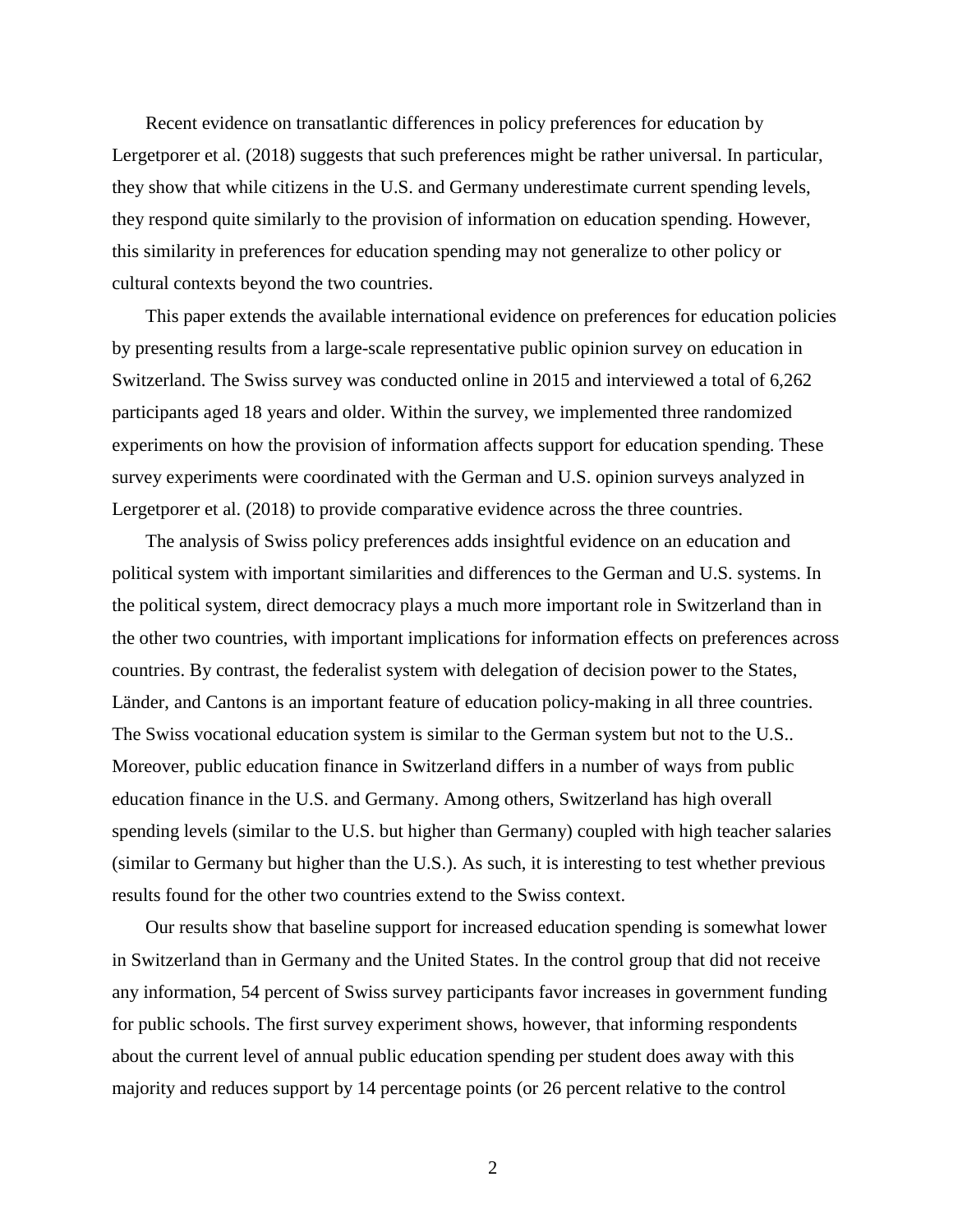mean). The information treatment brings the level of support in Switzerland much more in line with the U.S. and Germany.

Our second survey experiment examines preferences for increases in teacher salaries. Despite relatively high teacher salaries in Switzerland compared to the other countries, 27 percent of respondents in the uninformed control group are in favor of increasing teacher salaries in the future. However, when respondents are informed about current salary levels, the share who support increases in teacher salaries falls by 8 percentage points (or about 30 percent relative to the control mean). This pattern is similar to Germany but at a much lower level than the U.S., where current teacher salary levels are also much lower.

These results are robust to a series of sensitivity checks. Findings by Lergetporer et al. (2018) suggest that the effect of providing information on policy preferences reflects genuine effects of being better informed, rather than effects of being primed to think about monetary values. Extending this analysis, we show that the specific framing of the spending information has no impact on the estimated effects. Results are almost identical when the information treatment refers to annual, total, or relative spending. Moreover, consistent with previous work, we find little evidence of heterogeneous treatment effects across population subgroups defined by gender, age, education, income, employment, and parental and minority status. This suggests that our results hold for the population at large instead of being driven by a particularly large effect for a specific subgroup.

Our third experiment examines how preferences for specific categories of education spending react to the provision of information on the tradeoffs involved when choosing among them. When asked how best to allocate additional education spending, respondents' preferences shift away from class-size reductions towards alternative spending categories—teacher salaries and materials such as new books and technology—when participants are informed about the relative costs of the different spending categories.

Overall, comparison with results for the U.S. and Germany reveals that public preferences are indeed largely similar when the role of status-quo and information are taken into account. Interestingly, the reduction in support for more education spending due to information provision is very similar in relative terms (27-29 percent) in all three countries, whereas differences in treatment effects are somewhat larger for increases in teacher salaries (28-41 percent). With information about actual spending levels, the differences across countries in the overall support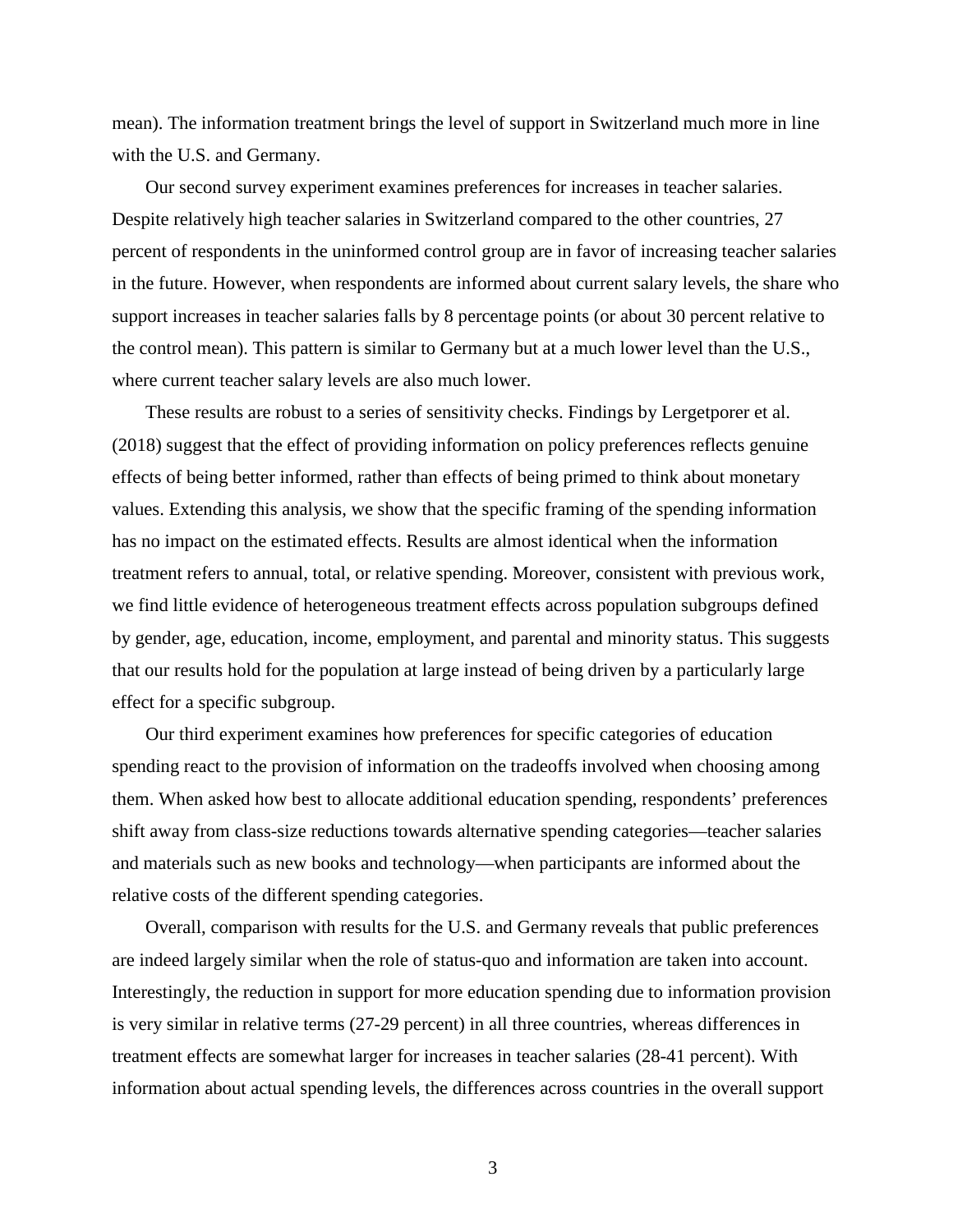for the two reform proposals become smaller, and the remaining differences are consistent with differences in current spending and salary levels across the three countries. In light of these results, our evidence provides little support for the claim that substantial cross-country differences in preferences for education policies should prevent the possibility of international policy cooperation in this area.

This paper extends the comparative study of preferences for education spending in Germany and the U.S. in Lergetporer et al. (2018) with representative experimental evidence from Switzerland. Thereby, it contributes to several strands of the economics literature. First, it adds to the comparative political economy literature that studies cross-country differences in the public's policy preferences (e.g., [Alesina and Angeletos \(2005\)](#page-21-0), [Alesina, Di Tella, and MacCulloch](#page-21-1)  [\(2004\)](#page-21-1), [Alesina, Glaeser, and Sacerdote \(2001\)](#page-21-2), [Alesina, Glaeser, and Sacerdote \(2006\)](#page-21-3)). While these papers focus on areas such as redistributive policies, attitudes towards the welfare state, and working hours, we advance this descriptive literature towards the domain of public preferences for education spending.

Second, we contribute to the recent experimental literature that studies the effects of information provision on policy preferences in large-scale surveys (e.g., Cruces, Perez-Truglia and Tetaz (2013) and Kuziemko et al. (2015) on preferences for redistribution, Roth, Settele, and Wohlfart (2019) on the demand for government spending, Haaland and Roth (2017) on preferences for immigration policies, and Lergetporer, Werner, and Woessmann (2018) and Lergetporer and Woessmann (2019) for preferences for education policies). Nearly all papers in this literature are single-country studies, and only a handful conduct parallel survey experiments in different countries (e.g., Grigorieff, Roth and Ubfal (2016) on attitudes towards immigration and Bublitz (2016) and Alesina, Stantcheva, and Teso (2018) on preferences for redistribution). Thus, our parallel survey experiments in three countries add to the small set of experimental cross-country studies.

More generally, our paper complements the theoretical literature on the political economy of education spending (e.g., [Glomm, Ravikumar, and Schiopu \(2011\)](#page-21-4)). The finding that information consistently reduces public support for education spending in the three countries we investigate suggests that downward-biased perceptions of spending levels is a rather universal phenomenon. Incorporating voters' misperceptions could therefore constitute a meaningful extension of existing political-economy models.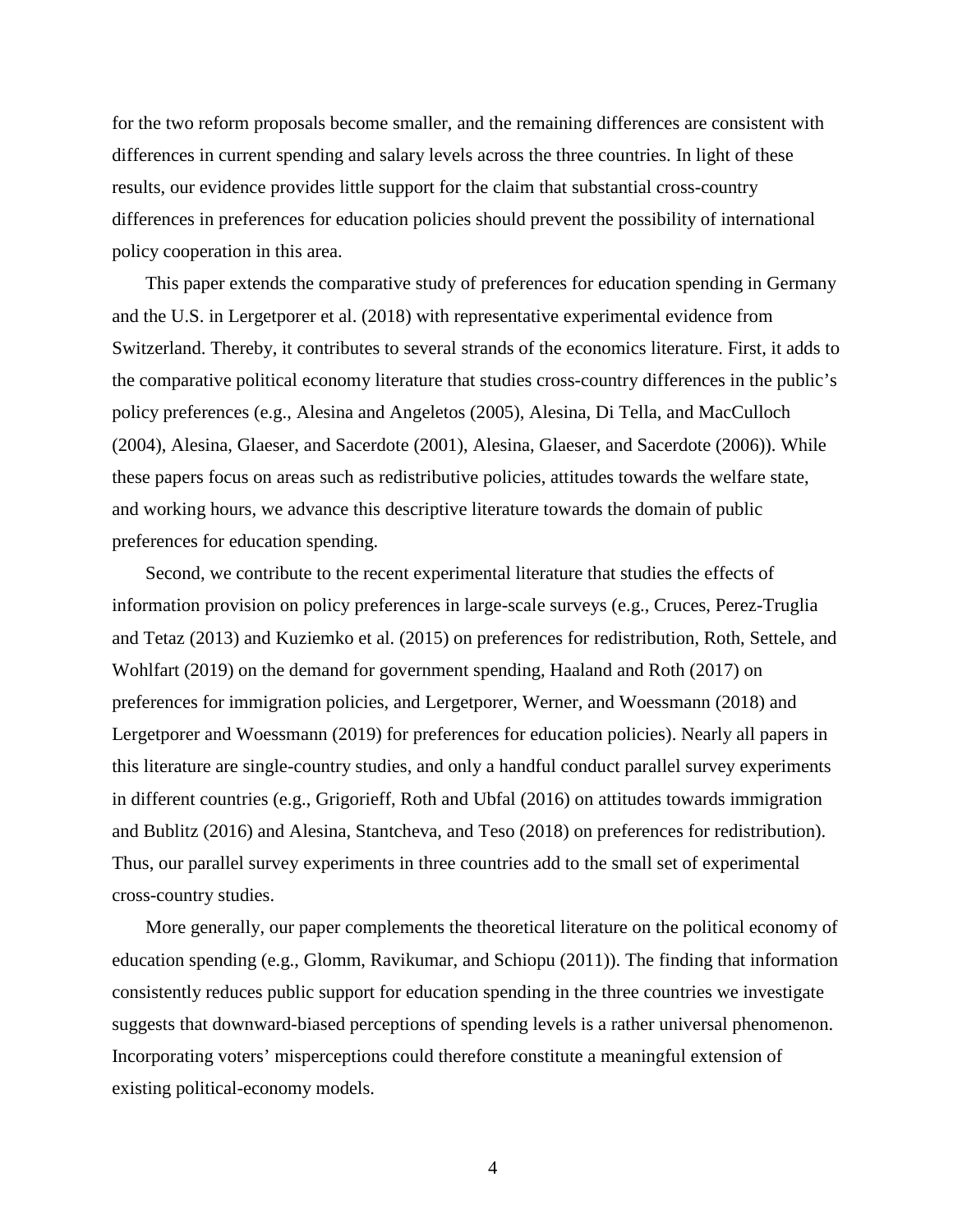The remainder of the paper is structured as follows. Section 2 provides institutional and theoretical background. Section 3 introduces the data and experimental design. Section 4 reports our main results concerning the effect of information provision on support for education spending and teacher salaries in Switzerland and provides a comparison with the U.S. and German results presented in Lergetporer et al. (2018). Section 5 investigates the role of information framing by reporting evidence of heterogeneous treatment effects by the type of spending information provided. Section 6 examines the effects of highlighting the tradeoffs between different spending categories on preferences. Section 7 concludes.

## **2. Background**

We start by providing some background on the education systems in the three countries and displaying a brief theoretical framework that guides our interpretation of the information experiments.

### **2.1 Background on the Education Systems in the three Countries**

Similar to Germany and the U.S., education is the third largest category of government expenditure in Switzerland (see OECD (2015), p. 73). The vast majority of students in each of the three countries is enrolled in public schools. Private school enrollment is low in all three countries. In Germany, it is 4 percent in primary school, 9 percent in lower secondary, and 8 percent in upper secondary school. In Switzerland, these figures are only slightly larger with 5 percent private school enrollment in primary school, 8 percent in lower secondary, and 13 percent in upper secondary school. For the U.S., the share of students who attend a private school is 8 percent from primary through to upper secondary school (OECD (2014), p. 416). Moreover, in all three countries the federal government plays a small role in education governance, which is reflected in relatively low contributions of the federal government to education finance. In 2011, the federal government contributed 14 percent of total funding in the U.S., 11 percent in Germany, and only 3 percent in Switzerland (OECD (2014), p. 259).

The American, German, and Swiss education systems, however, also differ in a number of important respects. For example, while only 35 percent of funding for American schools (in 2011) comes from the states, this share is 63 percent in Switzerland and 72 percent in Germany, underscoring the dominant role of the Cantons and Länder in education policy in these two countries. In the U.S., 51 percent of funding comes from the local level, compared to 34 percent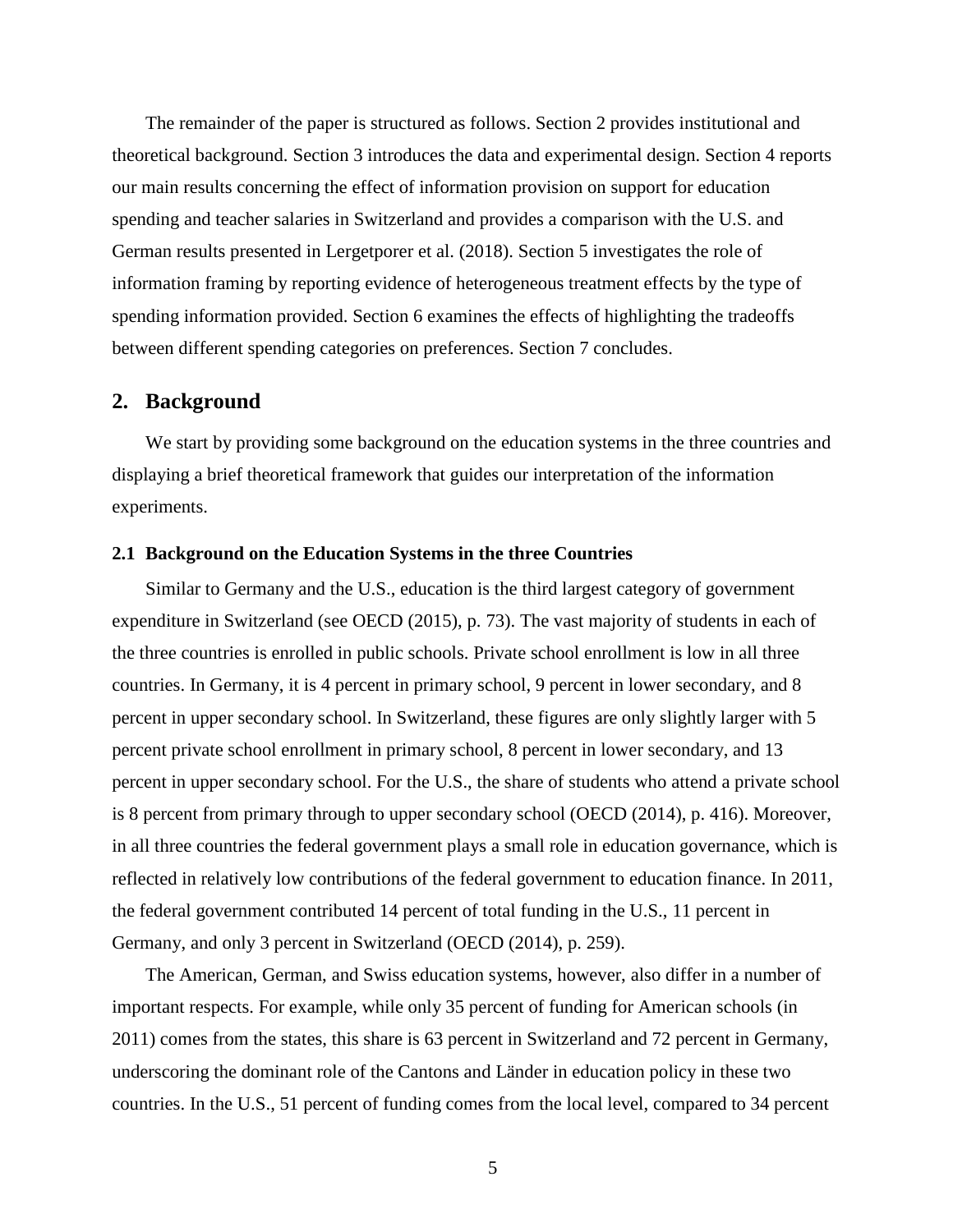in Switzerland and 17 percent in Germany, giving local school boards a larger role in education governance in some contexts than in others.

Spending levels also differ between the countries. According to OECD estimates, spending for primary education is 70 percent higher in Switzerland and 45 percent higher in the U.S. than in Germany, and 55 and 24 percent higher for Switzerland and the U.S. respectively for secondary education (OECD (2014), p. 215). In dollar terms, while Switzerland spent \$12,907 per student in primary education and \$15,891 in secondary education in 2011, the U.S. spent \$10,958 and \$12,731, respectively. Expenditures in Germany were at \$7,579 and \$10,275, respectively.[1](#page-8-0) Public expenditure on non-tertiary education accounts for 10.8 percent of total public expenditure in Switzerland, 9.2 percent in the U.S., and 6.7 percent in Germany (OECD (2014), p. 257).

In Switzerland, the higher overall education spending level (compared to Germany) is reflected in higher average teacher salaries. This is in contrast to the U.S., where teacher salaries are substantially lower than in Germany or Switzerland (OECD (2014), p. 467-471). In primary school, the average annual statutory salary of teachers (after 10 years of experience) is 36 and 33 percent higher in Switzerland (\$61,279) and in Germany (\$59,795) respectively than in the U.S. (\$44,995). Difference are even more pronounced in secondary school, where Swiss and German teachers earn 60 and 48 percent more, respectively, than U.S. teachers at the lower secondary level and 81 and 55 percent more at the upper secondary level.<sup>[2](#page-8-1)</sup>

Average class sizes in the three countries are quite similar in primary school with 21 students in Germany and in the U.S. and 19 students in Switzerland. Average class sizes in lower secondary school are substantially smaller in Switzerland (19 students) compared to Germany (24 students) and the U.S. (27 students) (OECD (2014), p. 450). Despite these differences, the total share of current education spending devoted to staff compensation is high in all three countries, with 81 percent in Germany and in the U.S. and 84 percent in Switzerland.

<span id="page-8-0"></span><sup>&</sup>lt;sup>1</sup> These numbers correspond to 3.7 percent of GDP in the U.S., 3.0 percent of GDP in Germany, and 4 percent of GDP in Switzerland (OECD (2014), p. 230).

<span id="page-8-1"></span> $2$  Comparing teacher salaries to the earnings of other workers with a tertiary education yields a similar picture: Compared to other college-educated workers, teachers at the primary, lower secondary, and upper secondary levels, respectively, earn 88, 97, and 105 percent in Germany, 89, 104, and 114 percent in Switzerland, but only 67, 68, and 70 percent in the U.S.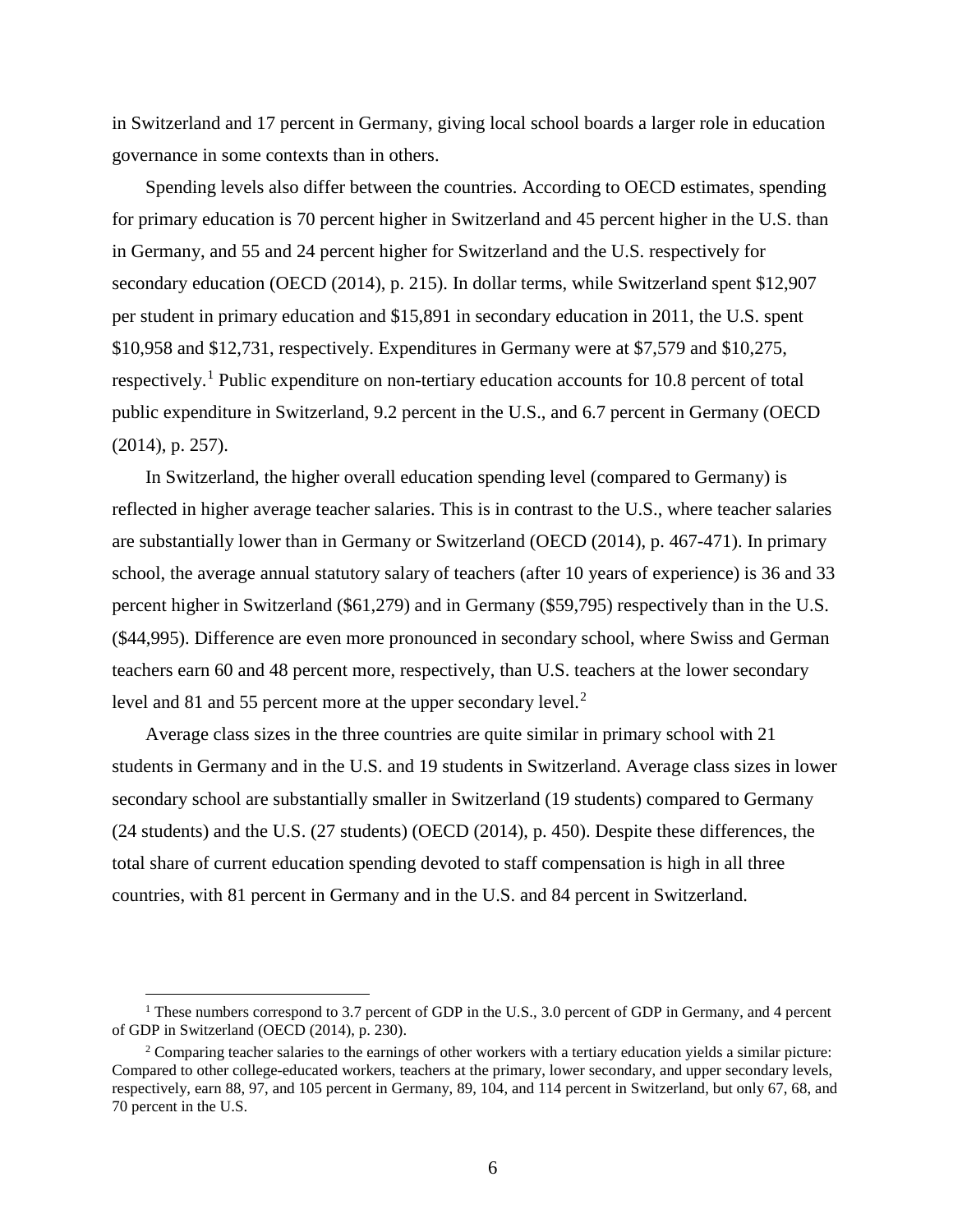#### **2.2 Theoretical Framework on Information and Preferences for Education Spending**

To facilitate the interpretation of the results of our information experiments, we briefly describe here the core aspects of the theoretical framework presented in Lergetporer et al.  $(2018).$ <sup>[3](#page-9-0)</sup> Their simple theoretical framework rests on a standard preference model, so that preferences can be represented by indifference curves for bundles of two policies (spending on public education and other categories of government spending) between which a voter is indifferent. The analysis refers to the preferences of the median voter in a given country, where the distribution of preferences around that median voter means that changes in the preferred spending trajectories for this representative agent will ultimately translate into changes in the share of people in the country supporting spending increases or decreases.

The model rests on two assumptions about the median individual's knowledge and preferences which are supported by the evidence presented in Lergetporer et al. (2018) as well as by evidence from our survey data for Switzerland presented below. First, the individual underestimates current levels of spending and teacher salaries. Second, what the individual perceives to be the current levels of spending and salaries in the absence of further information are below her personal optimal levels. Thus, she prefers spending and salaries to increase.

In this framework, the effect of treatments that inform the individual about current levels of education spending can be graphically represented in a simple two-dimensional graph. In Figure 1, *Eu* represents the individual's estimate of the current level of education spending, while her optimal policy choice is given by  $E_u^*$ , indicating that she favors a large increase in education spending ( $\Delta$  uninformed). If the person now is informed that the actual education spending level is in fact at  $E_i$ , her optimal policy choice would be  $E_i^*$ , and support for increasing education spending declines ( $\Delta$  informed  $\leq \Delta$  uninformed).  $E_i^*$  lies to the left of  $E_i^*$  projected onto the new budget line with constant levels of other spending. The intuition is that the informed individual is equivalent to an uninformed individual who received a budget increase and spent it all on education. Since under standard preferences she prefers to spend some of this increase on other items, the new allocation reduces her relative demand for additional education spending. Thus, in a setting where individuals underestimate education spending levels and have a preference for increased education spending, one would expect that informing about education spending levels

<span id="page-9-0"></span><sup>&</sup>lt;sup>3</sup> For further details on the model, see Appendix A of Lergetporer et al. (2018).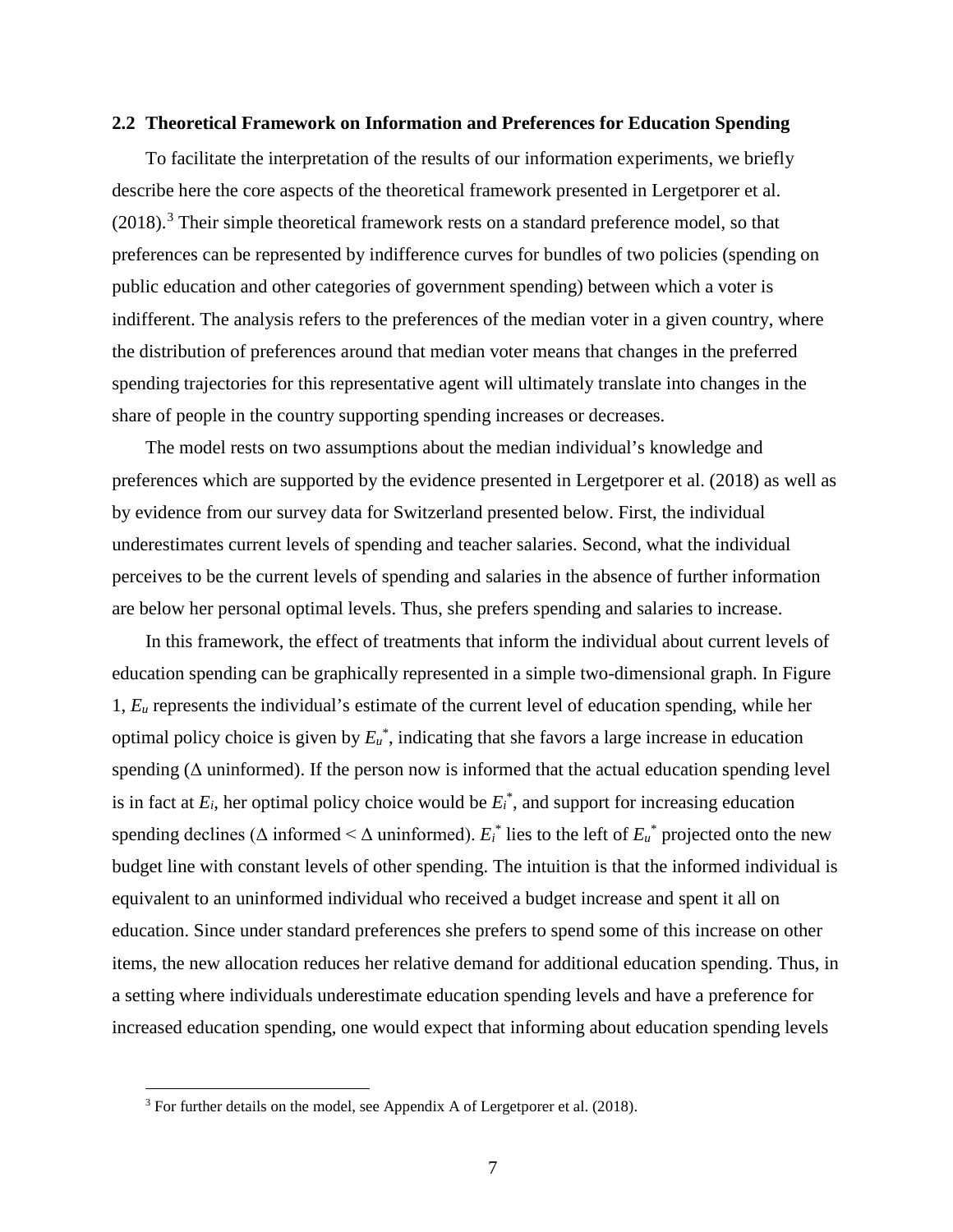would reduce support for spending increases. Changing the axes in Figure 1 to represent teacher salaries (rather than overall education spending) vs. other spending (inside or outside education), the analysis predicts that providing information about teacher salary levels reduces support for salary increases.<sup>[4](#page-10-0)</sup>

In light of the differences in education finance across the three countries discussed above, this theoretical framework leads to two hypotheses regarding the overall support for education spending and teacher salary increases in Switzerland. First, all else equal, we expect to see lower support for spending increases, as well as smaller absolute information treatment effects, in Switzerland than in Germany. As spending levels in Switzerland are similar to the levels in the U.S., we expect to see results for educational spending in Switzerland being more similar to the U.S. results. Second, all else equal, we expect to see support for teacher-salary increases and absolute information treatment effects in Switzerland being more similar to the results for Germany, but smaller support for salary increases as well as smaller information treatment effects than in the U.S., where teacher salaries are much lower.

## **3. Data and Methods**

Our empirical investigation draws on three randomized survey experiments embedded in a representative survey of public opinion on education policy in Switzerland that we conducted online in 2015. These survey experiments were coordinated with the German and U.S. opinion surveys analyzed in Lergetporer et al. (2018). Below we provide details on the Swiss survey and the information experiments within this survey. For details on the German and U.S. opinion surveys see the discussion in Lergetporer et al. (2018).

## **3.1 The 2015 Public Opinion Survey on Education in Switzerland**

The survey of public opinion on education was conducted by the LINK Institute in Switzerland between June and July 2015 on behalf of the University of Bern (as part of the Swiss

<span id="page-10-0"></span> <sup>4</sup> Analyzing the provision of information on a single budget item like education spending is useful in illustrating the potential consequences of transparency policies focused on this area. One should be cautious, however, in using such partial analysis to draw conclusions about how spending levels would need to change to better align with citizens' preferences. To the extent that respondents are also uninformed about other areas of public spending, the analysis does not necessarily reveal the optimality of policy choices, and providing information on education spending may also affect beliefs about spending levels on other items.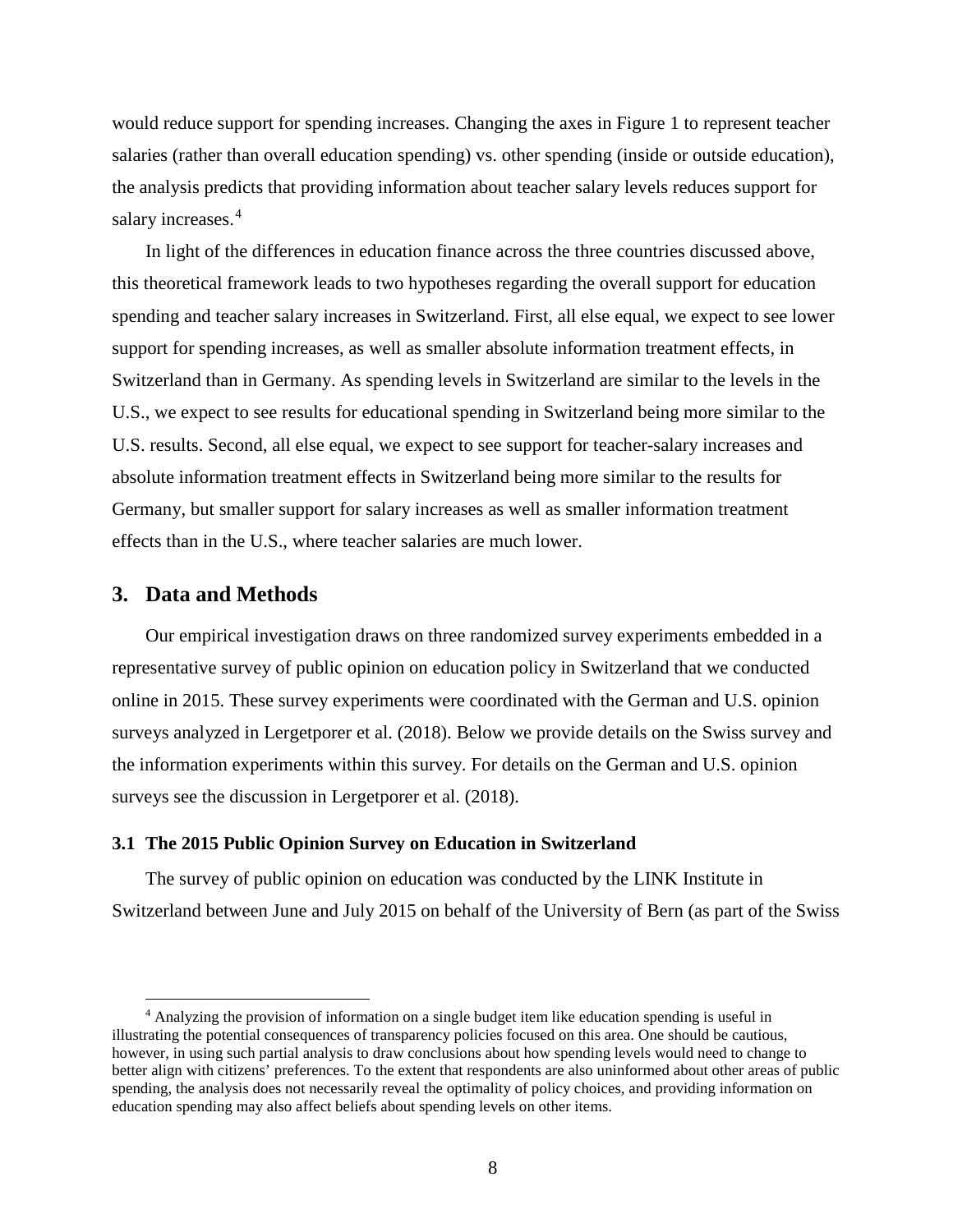Leading House on the Economics of Education).<sup>[5](#page-11-0)</sup> The survey was carried out online. A total of 6,262 language-assimilated people from the three language regions (German, French, and Ticino) aged between 18 and 74 were interviewed. The random sample was drawn via the LINK Internet Panel with over 130,000 actively recruited persons, who had been selected by phone surveys through landline and randomly generated mobile phone numbers.

Representativeness is a crucial aspect in the framework of political economy theories such as median voter models. To ensure the representativeness of the survey sample for the Swiss population, official statistics were used to establish quotas for age, gender, region, and education. As our focus is on individuals who are eligible to vote in Switzerland, we further exclude non-Swiss nationals from the sample. This reduces the total number of observations in the sample to 5,934 adults. Moreover, in our empirical analysis we employ survey weights throughout to ensure the sample's representativeness with respect to the national adult population.<sup>[6](#page-11-1)</sup>

Overall, the survey comprised 28 questions on education policy. These include the three survey experiments on education spending which were coordinated with the U.S. and the German survey used in Lergetporer et al. (2018). Within the survey experiments, the maximum number of different treatment conditions was four.

#### **3.2 Experimental Design**

In the Swiss survey, we replicate and extend three randomized survey experiments from Lergetporer et al. (2018). That means we provide randomly chosen subgroups of respondents with different types of factual spending information for Switzerland before eliciting their preferences for education spending in the same way as in the uninformed control group. We independently randomize these information treatments across the three survey experiments. The randomization allows us to identify the causal effect of providing the specific information on the public's preferences for education spending.

Our first experiment focuses on the preferred level of public school spending. To elicit preferences for overall increases in spending, the uninformed control group was asked whether they support increases or decreases in national government funding (see Appendix A for precise wording). Five answer categories are available to respondents: greatly increase, increase, stay

 <sup>5</sup> Further information on the LINK Institute can be found a[t https://www.link.ch/.](https://www.link.ch/)

<span id="page-11-1"></span><span id="page-11-0"></span><sup>6</sup> Grewenig et al. (2018) show that for survey items on education topics, appropriate weighting of online-only samples closely matches results obtained for the entire population (onliners and offliners).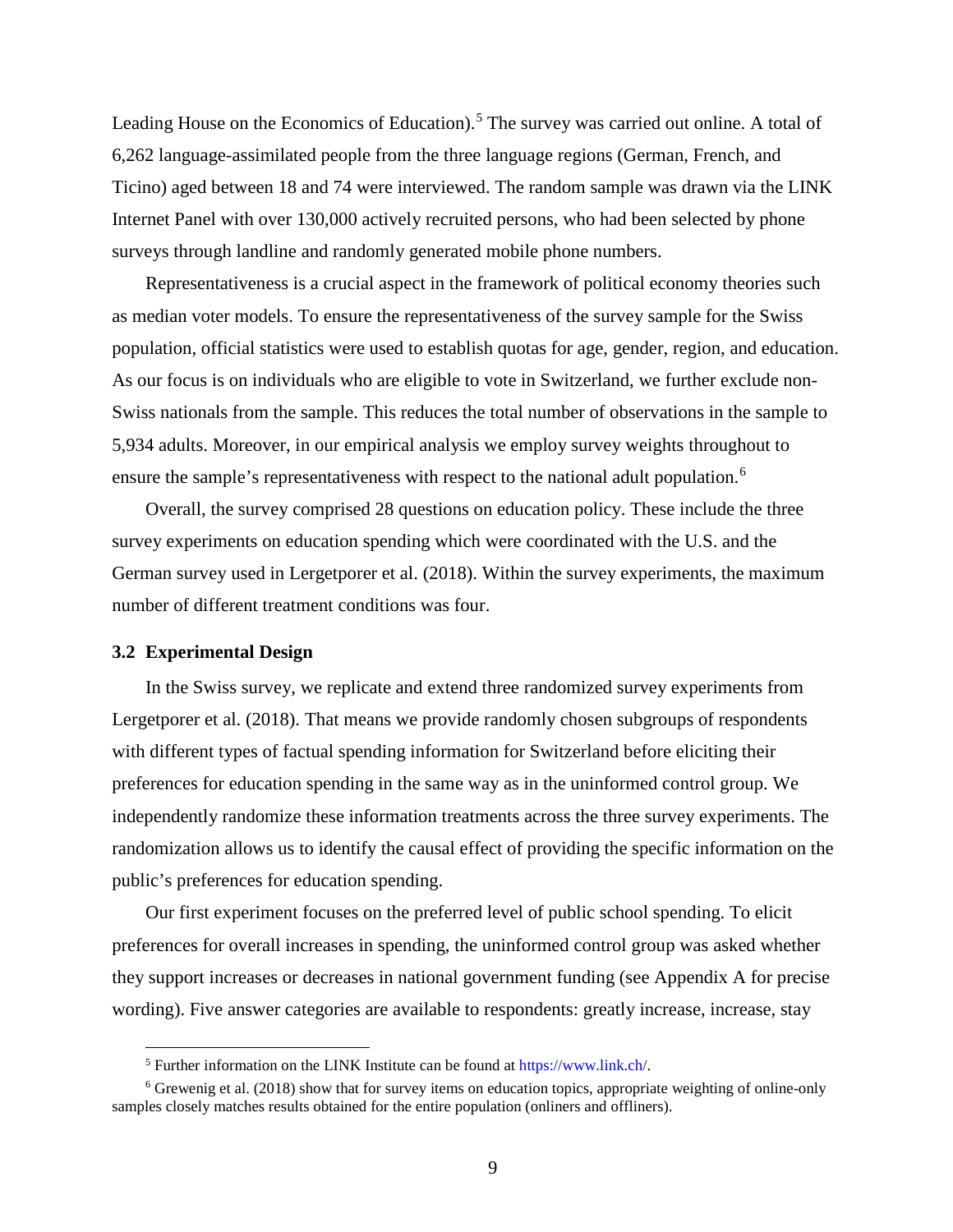about the same, decrease, or greatly decrease. In total, there are three informed treatment groups. One treatment group was informed that the actual level of national spending per student is 20,000 CHF in Switzerland. This treatment replicates the information treatment used in the U.S. and Germany in Lergetporer et al.  $(2018)$ .<sup>[7](#page-12-0)</sup>

To investigate whether the precise presentation of information changes the perception of respondents, we extend the experimental design by including two additional treatment groups in the Swiss survey. These two groups also received information on the actual level of national spending per student, but in these treatments the total public costs per student are not expressed as annual spending. In one treatment, respondents were informed that the total level of school spending per student for the duration of 9 years of compulsory schooling is 180,000 CHF. The other treatment informed respondents that the average spending per student for the duration of compulsory schooling was equivalent to 16 years of tax revenues of an average income earner in Switzerland. These additional treatments allow us to investigate whether the nature or the form of presentation of the information affects the impact of the information on stated preferences, which has important implications for the interpretation of possible treatment effects. We discuss these results and the possibility of framing effects in section 5.

In our second parallel survey experiment, we ask respondents about their support for increases or decreases in the salaries of public-school teachers. While the uninformed control group is asked to answer the respective survey question without additional information, the treatment group receives information on the actual current level of teacher salaries in Switzerland. More precisely, respondents are informed that a teacher in Switzerland with more than 10 years of work experience receives an annual gross salary of 100,000 CHF. This treatment is directly comparable to the information treatment on teacher salaries in the U.S. and Germany in Lergetporer et al. (2018).

In addition to this information treatment on absolute teacher salaries, we again implement an additional information treatment in the Swiss survey that presents information on teacher salaries in relative terms. More precisely, the treatment informs respondents that a teacher in Switzerland with more than 10 years of work experience receives a salary that is 20 percent above the

<span id="page-12-0"></span><sup>&</sup>lt;sup>7</sup> The treatment group in Lergetporer et al. (2018) was informed about the actual level of spending per student in their district in the U.S. (\$12,400 on average across the sample) or nationally in Germany ( $\epsilon$ 6,400).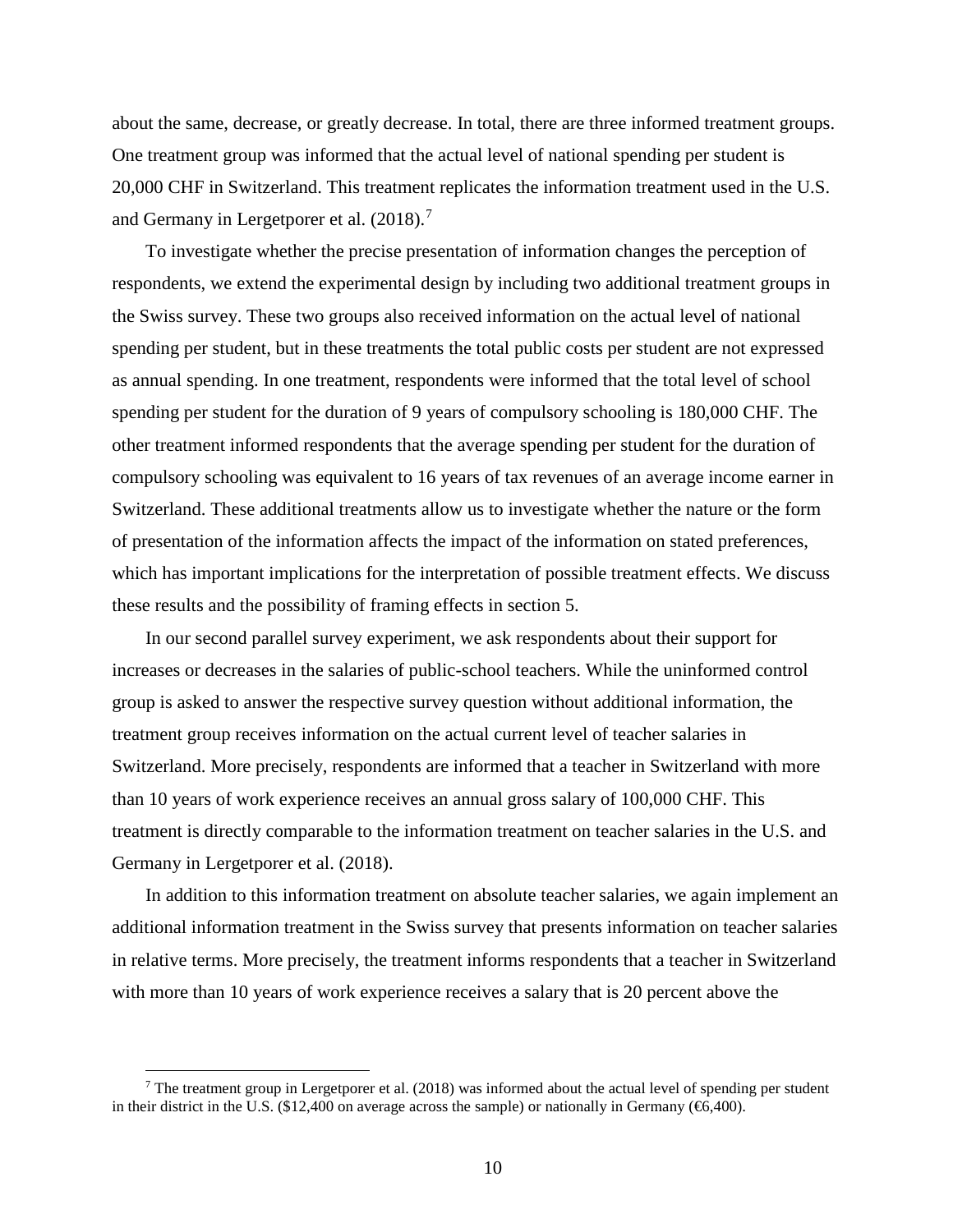average salary level in Switzerland. Results for this treatment effect are also discussed in section 5.

Our third parallel survey experiment examines preferences for different categories of education spending.<sup>[8](#page-13-0)</sup> In this experiment, the control group is asked whether a planned increase in government spending should go towards class-size reductions, teacher salary increases, or new books and technologies. Before choosing one of these three options, the treatment group is informed that in Switzerland, reducing average class sizes by 3 students would cost roughly the same amount as increasing teacher salaries by 15 percent or buying 20,000 CHF in new books and technologies for each class every year. While the experimental design of this experiment is directly comparable to Lergetporer et al. (2018), the treatment information differs to reflect the differences in cost structures across countries.

We report our results both with and without the following set of control variables: gender, parental and employment status, income, <sup>[9](#page-13-1)</sup> age (measured in the four categories 18-34, 35-49, 50-64, and 65+), education (measured in the three categories less than high school, high school but no B.A., and B.A. degree or higher), and minority status. The minority status variable, indicating whether at least one parent was not born in Switzerland, serves as a rough proxy for individuals with migration background.

For the control group and the main treatment group in the first two experiments, Table 1 shows that the samples are overall well balanced across the treatment conditions in terms of these observable characteristics. Only two small differences (out of 30) are statistically significant. Moreover, joint *F*-tests in regressions of the treatment dummies on all covariates are statistically insignificant. The same is true for the other treatment conditions of these experiments, as well as for the third experiment.<sup>[10](#page-13-2)</sup>

<span id="page-13-0"></span> <sup>8</sup> Since each respondent participated in all three independently randomized experiments, information provision in earlier experiments might affect preferences or treatment effects in later experiments. In additional analyses, we find that our main results are not driven by such cross-treatment effects (not shown).

<span id="page-13-2"></span><span id="page-13-1"></span><sup>9</sup> Income is reported in three categories. Low refers to a monthly gross income of below 6,000 CHF, while high refers to a monthly gross income of above 10,000 CHF. These two thresholds correspond roughly to the first and third quartile of the income distribution in Switzerland. In all regressions with control variables, we also include a fourth income categories, indicating observations with missing income information in the Swiss data.

<sup>&</sup>lt;sup>10</sup> The additional balancing tables are available from the authors upon request.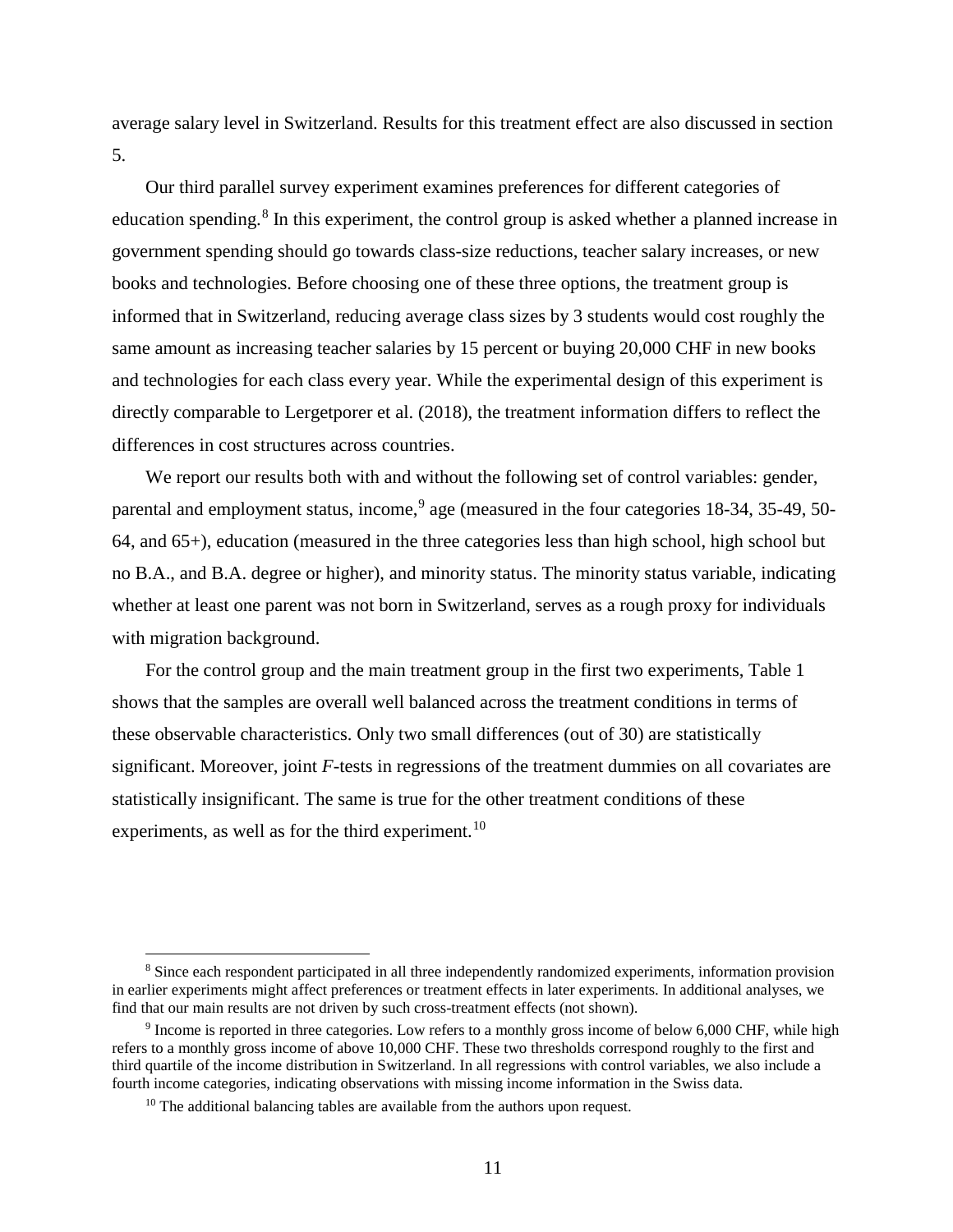# **4. The Effect of Information Provision on Support for Education Spending and Teacher Salaries in the three Countries**

We start the presentation of our results by showing the experimental estimates of the effect of information provision on support for increases in education spending and in teacher salaries. In both cases, respondents in the treatment and control conditions were asked to indicate their preferences on a five-point scale ranging from "greatly decrease" to "greatly increase," with the middle category indicating that spending or salary levels should "stay about the same." Our main estimations of treatment effects are based on linear probability models where the top two and bottom three response options are collapsed to create a binary indicator of support for a spending or salary increase. We also show results in which the outcome is defined as the probability of support for decreased spending or salaries (collapsing the top three and bottom two answer categories).

## **4.1 Preferences for Education Spending**

In the control group that did not receive any specific information, 54 percent of the Swiss population favors government funding for public schools to increase or greatly increase (Figure 2). This is slightly lower than the levels of support of 60 percent in the U.S. and 71 percent in Germany reported in Lergetporer et al. (2018). The lower support for increased spending in Switzerland is consistent with the fact that spending levels are currently higher in Switzerland than in the other two countries.

The first column of Table 2 shows a descriptive analysis of who supports higher spending in Switzerland. Parents and people with migration background are more in favor of spending increases, while employed people and older people are less in favor. This pattern is consistent with descriptive evidence from earlier opinion surveys on education in Switzerland which also found that elderly people have a tendency to be less willing to spend money on education (Cattaneo and Wolter (2009)).

Table 3 presents our main estimates of how the information treatment affects support for education spending. In each of the three countries, the treatment substantially reduces support for increased spending, so that the majority in favor of increased spending vanishes among those who are informed about current spending levels (see also Figure 2). The first two columns reproduce the experimental estimates for the U.S. and Germany from Lergetporer et al. (2018).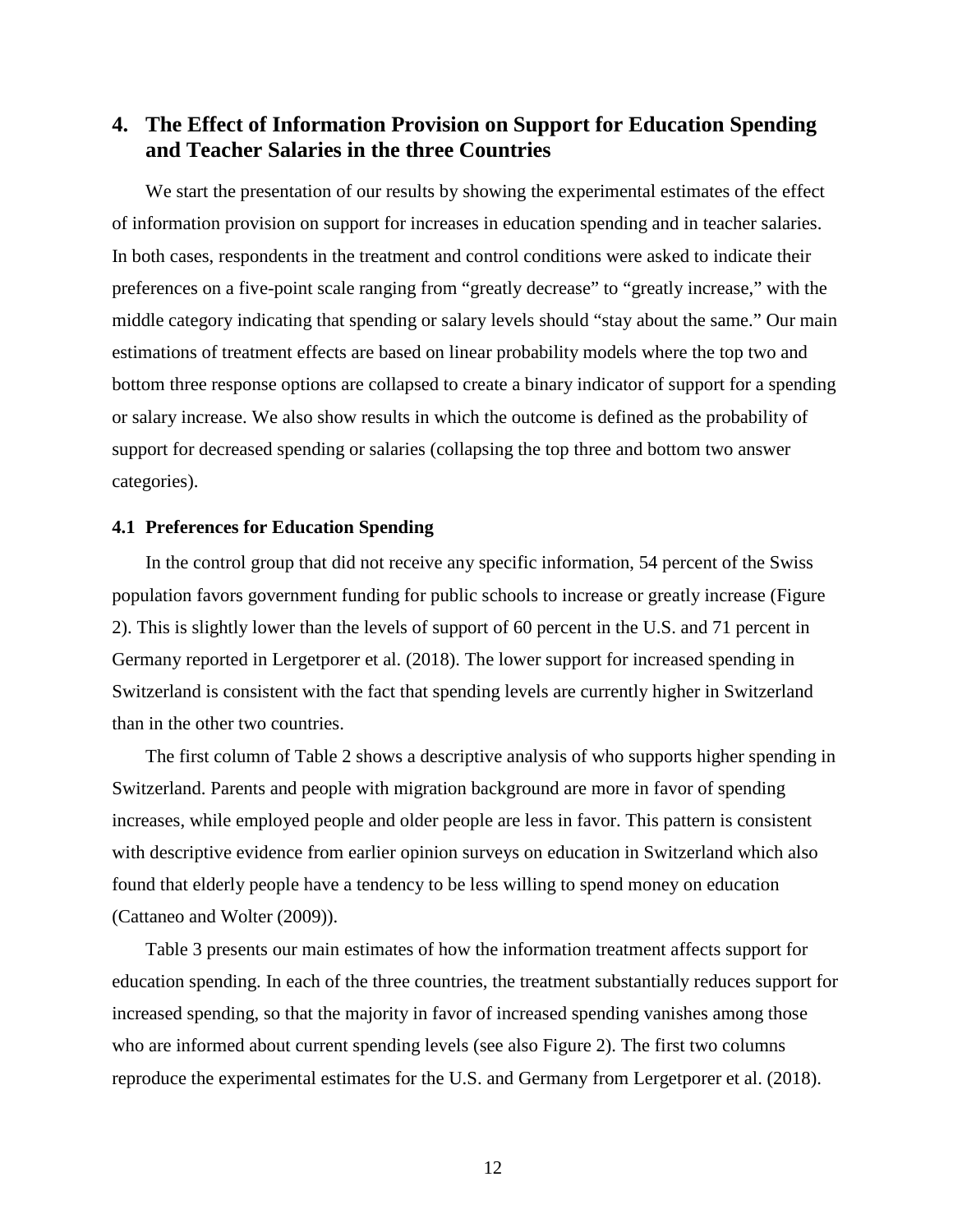Being informed about current spending levels reduces support for increased spending by 17 percentage points in the U.S. (column 1) and by 20 percentage points in Germany (column 2). This is equivalent to 28-29 percent of the control mean in the two countries.

In Switzerland, we find a slightly smaller absolute treatment effect of 14.4 percentage points (column 3). In the specification with control variables, the estimate is almost identical at 14.6 percentage points (column 4), indicating that randomization successfully balanced covariates across the treatment conditions. Relative to the control mean, the treatment effect in Switzerland amounts to a reduction of support of 27 percent—remarkably similar to the relative effects in the other two countries. Thus, treatment effects in relative terms are almost identical in the three countries.

Column 5 reports the same model with an indicator for support for spending decreases (rather than increases) as dependent variable.<sup>[11](#page-15-0)</sup> While the control mean of 3 percent is low, the information treatment raises support for decreased spending by 2 percentage points.

#### **4.2 Preferences for Teacher Salaries**

Our second survey experiment examines how the provision of information influences public support for increases of teacher salaries. Arguably, teacher salaries are a particularly interesting component of education spending for at least two reasons. First, personnel costs are typically the most important cost component in any public education system (81-84 percent in the three considered countries, see section 2.1 above). Second, given that people are likely to have clearer benchmarks drawn from their own personal experience on the appropriate level of compensation (in contrast to the relatively abstract concept of annual per-student spending levels), the effects of information provision might differ due to more precise prior beliefs on actual and preferred teacher salary levels.

In Switzerland, 27 percent of the uninformed control group support increases in teacher salaries. This share is quite similar to Germany (29 percent) but substantially lower than in the U.S. (62 percent; Figure 3). This difference is consistent with the evidence presented above that teacher salaries are substantially higher in Switzerland and Germany than in the U.S., both in absolute terms and relative to other college graduates.

<span id="page-15-0"></span><sup>&</sup>lt;sup>11</sup> We do not show results for the residual category, which is a preference for spending to "stay about the same".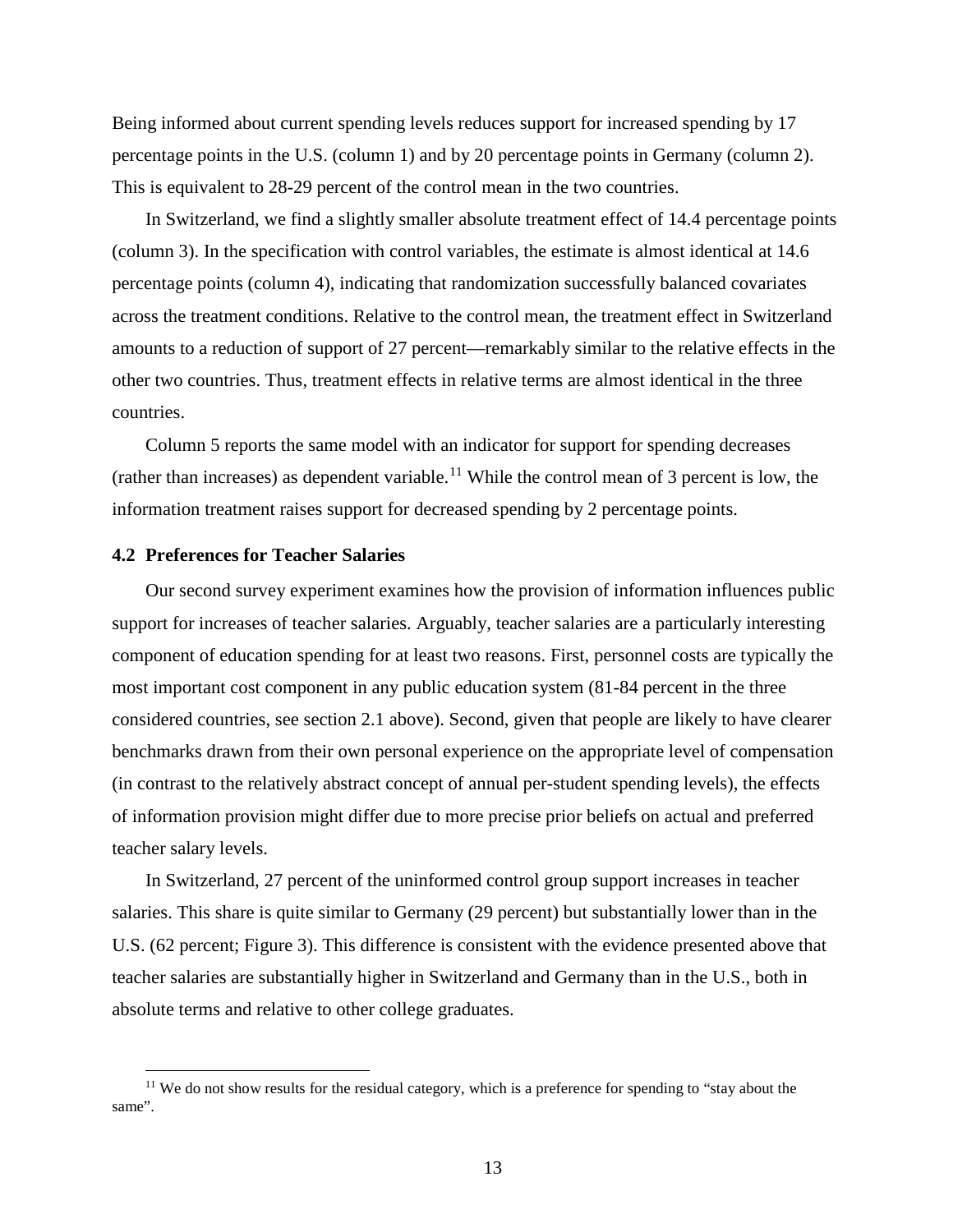Descriptively, most of the observable individual characteristics in our data cannot predict differences in the level of support for teacher salary increases in Switzerland. The second column of Table 2 only shows that individuals with migration background are more likely to support teacher salary increases, while employed people are less likely to support increases.

Table 4 reports the results of the survey experiment examining how informing respondents about current levels of teacher salaries affects their support for salary increases (see also Figure 3). The information treatment reduces support for teacher salary increases by 24 percentage points in the U.S. (column 1) and by 12 percentage points in Germany (column 2). For Switzerland, we find a negative treatment effect of 7.4 percentage points without controls (column 3) and 7.5 percentage points with controls (column 4). Interestingly, treatment effects relative to the control mean are again quite similar in the U.S. (42 percent) and Germany (39 percent). However, in Switzerland the treatment effect is also less strong in relative terms, with an effect size of 29 percent. Thus, while the overall pattern of results is again quite similar across the three countries, the Swiss population reacts less strongly to the information on teacher salaries.

Column 5 again reports the same model with an indicator for support for teacher salary decreases (rather than increases) as dependent variable. In the uninformed control group, 10 percent of the respondents support decreases in teacher salaries. This support for decreasing teacher salaries grows by 6 percentage points (or 68 percent of the control mean) when people are informed about current salary levels in Switzerland.

### **4.3 Heterogeneous Treatment Effects by Demographic Subgroups**

Table 5 reports the treatment effects of the school spending experiment and the teacher salary experiment for subgroups defined based on the following characteristics: gender, parental status, employment status, minority status, income, age, education, and political views. Interestingly, treatment effects are significant in all subgroups, and they rarely differ significantly across subgroups.

There are only few cases where treatment effects differ in a noteworthy way. This is the case for the treatment effect in the school spending experiment by gender, education, and parental status and in the salary experiment by minority status and parental status. Due to the large number of subgroup comparisons and the associated risk of false conclusions, we refrain from offering substantive interpretations of these differences. Most importantly, the heterogeneity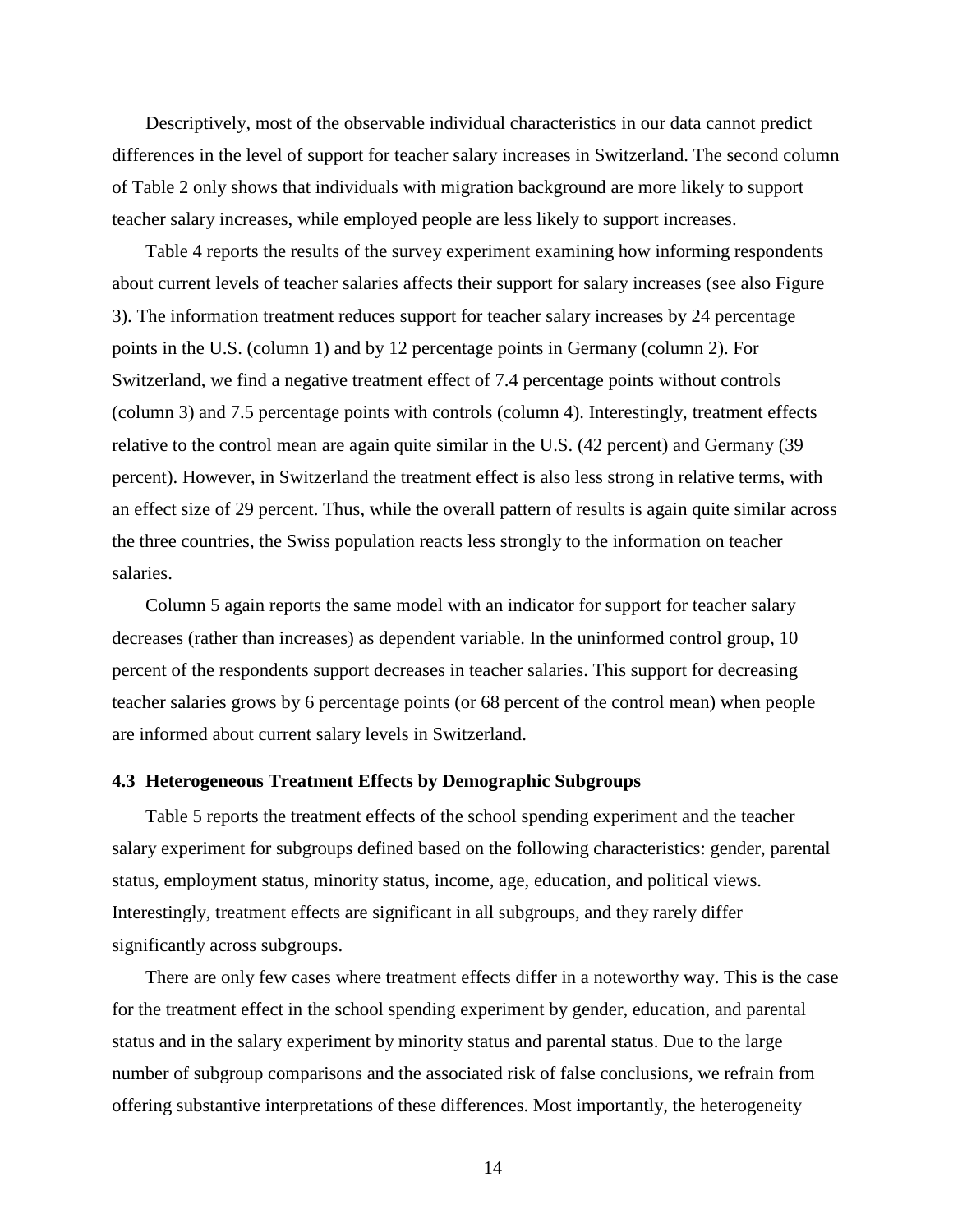analysis in Table 5 shows that the average treatment effects reported in Tables 3 and 4 are not driven by specific sociodemographic subgroups.

# **5. Framing Effects: Heterogeneity by Type of Spending Information Provided**

A common concern in survey experiments with information treatments is that the estimated effects do not reflect genuine information effects, but depend on respondents having been primed to think about the topic or being affected by the way the information is framed.<sup>[12](#page-17-0)</sup> Based on elicited information of participants' prior knowledge of spending and salary levels, Lergetporer et al. (2018) present further analysis suggesting that priming effects cannot explain the estimated effects. Here, we extend this discussion by analyzing the robustness of treatment effects to different framing of the spending information.

To shed light on the importance of framing effects, we make use of our additional treatment conditions in the spending and the teacher salary experiments in Switzerland. In particular, we estimate models based on the full sample and interact the treatment indicator (informed) with indicators for the different types of spending information that the different treatment groups have received. Recall that in the school spending experiment, we randomly provide spending information in annual, total (for nine years of compulsory education), or relative terms (relative to the tax revenue over 16 years of an average income earner). In the teacher salary experiment, informed respondents randomly received the information either in terms of actual annual teacher salaries or in relative terms (relative to the average income Switzerland). In all regressions, the absolute annual spending information treatment that we analyze in Tables 3-5 serves as the baseline category.

Table 6 reports the results of this analysis. The first row shows our baseline estimates (with and without controls) of being informed about the annual level of school spending (columns 1 and 2) as well as annual teacher salaries (columns 3 and 4). The second row shows that the estimated interaction terms between being informed and the type of presentation of the information are small (between 0.0 and 1.7 percentage points) and statistically insignificantly

<span id="page-17-0"></span> $12$  A related concern are experimenter demand effects, which occur if respondents anticipate the experimenters' intentions from the treatment and adapt their answers accordingly. Mummolo and Peterson (2019) find that experimenter demand effects are largely absent in survey experiments, and de Quidt et al. (2018) provide evidence that experimenter demand effects hardly affect results of experiments on economic preferences.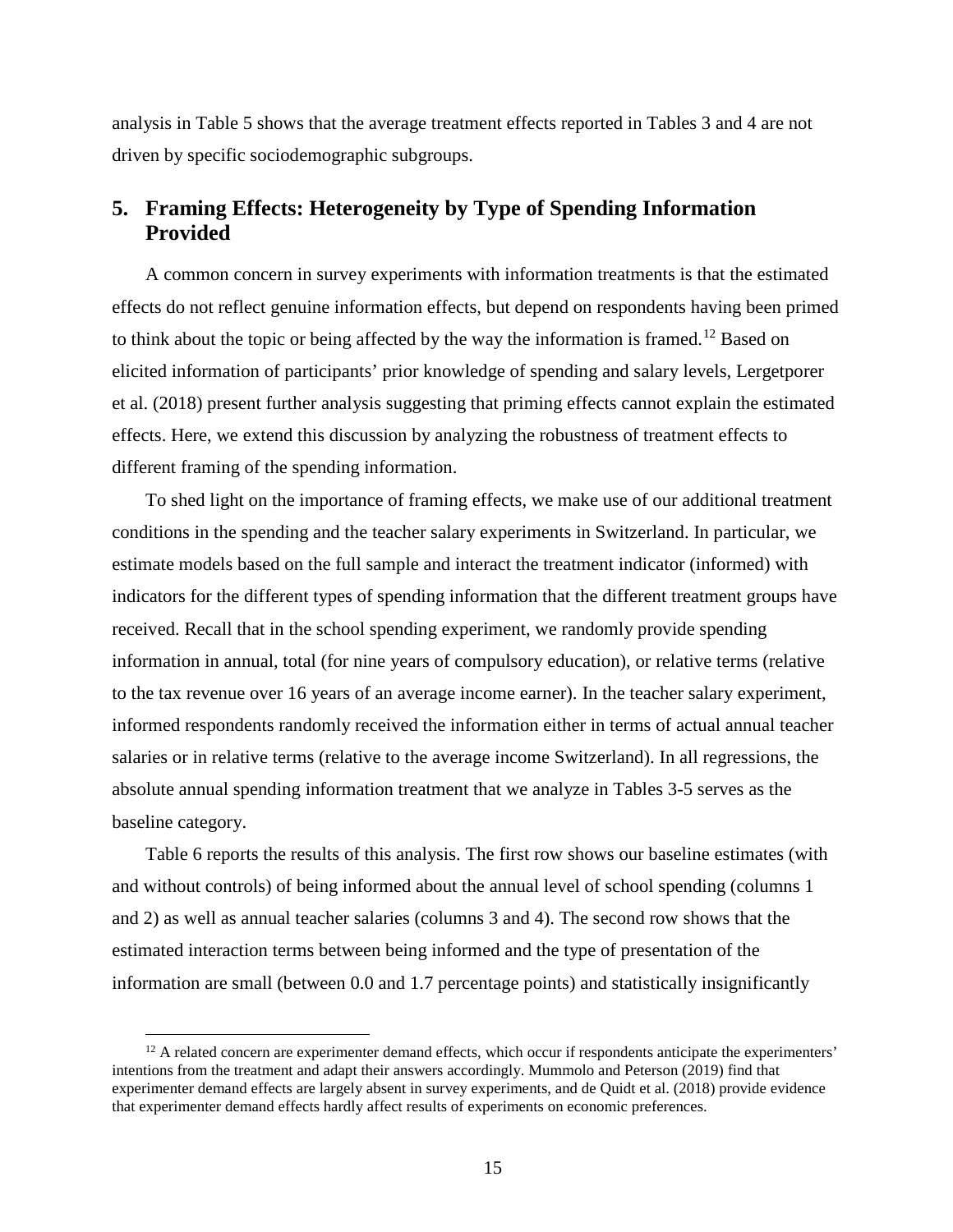different from zero throughout. This implies that reporting the spending and salary information in relative terms instead of showing annual monetary values generates identical treatment effects. Similarly, row 3 of Table 6 shows that providing total spending information for 9 years of compulsory schooling instead of annual spending levels has no significant impact on the estimates.

These novel results show that the estimated effect of information on stated preferences is remarkably robust to different variations of presenting the information. Thus, we conclude that our estimated treatment effects are unlikely driven by a particular framing of the spending information, but rather reflect general information effects.

## **6. Evidence on Tradeoffs between Different Spending Categories**

Our third survey experiment allows us to study support for education spending across specific spending categories. In particular, we investigate the effect of providing information on the tradeoff involved between different spending options. To shed light on this issue, we ask all respondents in the survey to suppose that the government plans to increase spending in the school system and ask them to choose one of the following three options: reducing class sizes, increasing teacher salaries, and purchasing new books and technologies. A randomly selected treatment group additionally receives information about the relative prices of the three policy options.

Figure 4 shows the results of this experiment and compares them to the findings for the U.S. and Germany. In the uninformed control group, at least a plurality of respondents in each country favors class-size reductions over the other options: 46 percent in the U.S., 64 percent in Germany, and 62 percent in Switzerland. Consistent with the second experiment, fewer Germans (4 percent) and Swiss (5 percent) than Americans (24 percent) favor teacher salary increases. Roughly one third of respondents in each country favors the purchase of new books and technologies.

The treatment group is informed that in Switzerland (Germany) [the U.S.], reducing average class sizes by 3 students would cost roughly the same amount as increasing teacher salaries by 15 (15) [13] percent or buying 20,000 CHF ( $\epsilon$ 20,000) [\$10,000] in new books and technologies for each class every year before choosing one of these three options. This treatment reduces support for class-size reductions in all three countries, to 35 percent in the U.S., 48 percent in Germany,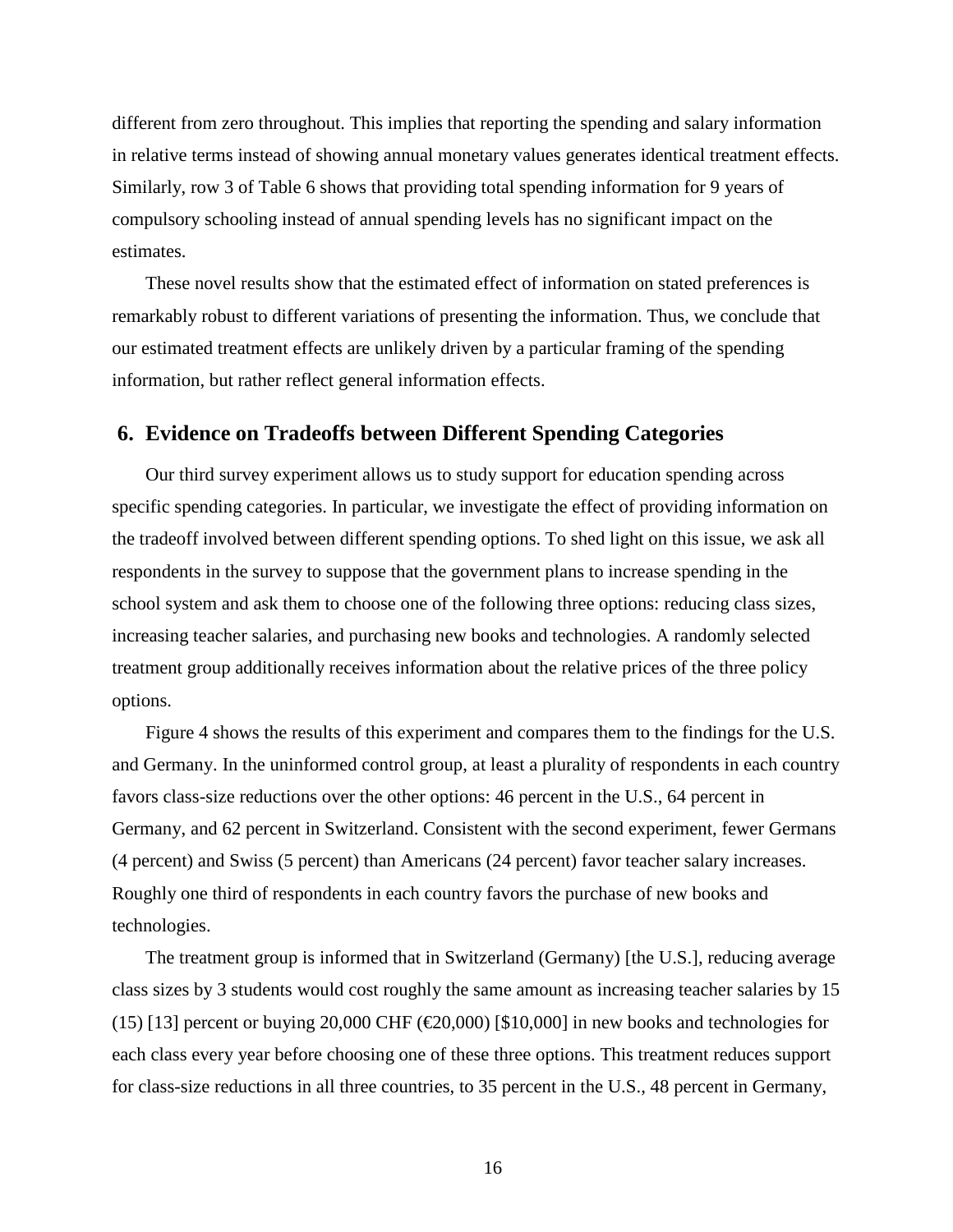and 55 percent in Switzerland. While in the U.S., support mainly shifts towards increasing teacher salaries (increase to 33 percent), in Germany it mainly shifts towards buying new books and technologies (increase to 46 percent). In Switzerland, the reduction in support for class-size reductions is overall more moderate and leads to equally large increases in the support for teacher salaries (3 percentage-point increase to 8 percentage points) and the support for buying new books and technologies (4 percentage-point increase to 37 percentage points). While the overall pattern of preferences across the three categories in Switzerland is thus quite similar to Germany, the shift from class-size reductions to new materials induced by the information treatment is less pronounced.

In sum, support for education spending is affected not only by information on spending levels, but also by information on the tradeoffs involved between different categories of education spending. In particular, once aware of these tradeoffs, the public in the three countries expresses far less enthusiasm for class-size reductions. Overall, in this experiment treatment effects appear smaller in Switzerland than in the U.S. and Germany. However, the shift from reductions in class size as most favored option to either teacher salaries or new books and technology is again common to all three countries.

## **7. Conclusions**

This paper makes two contributions. First, we provide representative evidence from a Swiss survey on how information affects public preferences for education spending. Second, we compare the preferences and responses to information provision observed in Switzerland with the patterns obtained in Germany and the U.S. using identical survey techniques.

For Switzerland, we find that support for increasing education spending declines from 54 percent to 40 percent when respondents are informed about current public education spending. Similarly, support for increasing teacher salaries declines from 27 percent in the uninformed control group to 19 percent among respondents who were informed about actual salary levels. These effects do not differ significantly across different treatments that present the information in different forms, speaking against substantial relevance of specific framing. Finally, support for investing additional education spending in class-size reductions reduces from 62 percent to 55 percent when respondents are informed about the implicit costs of class-size reductions.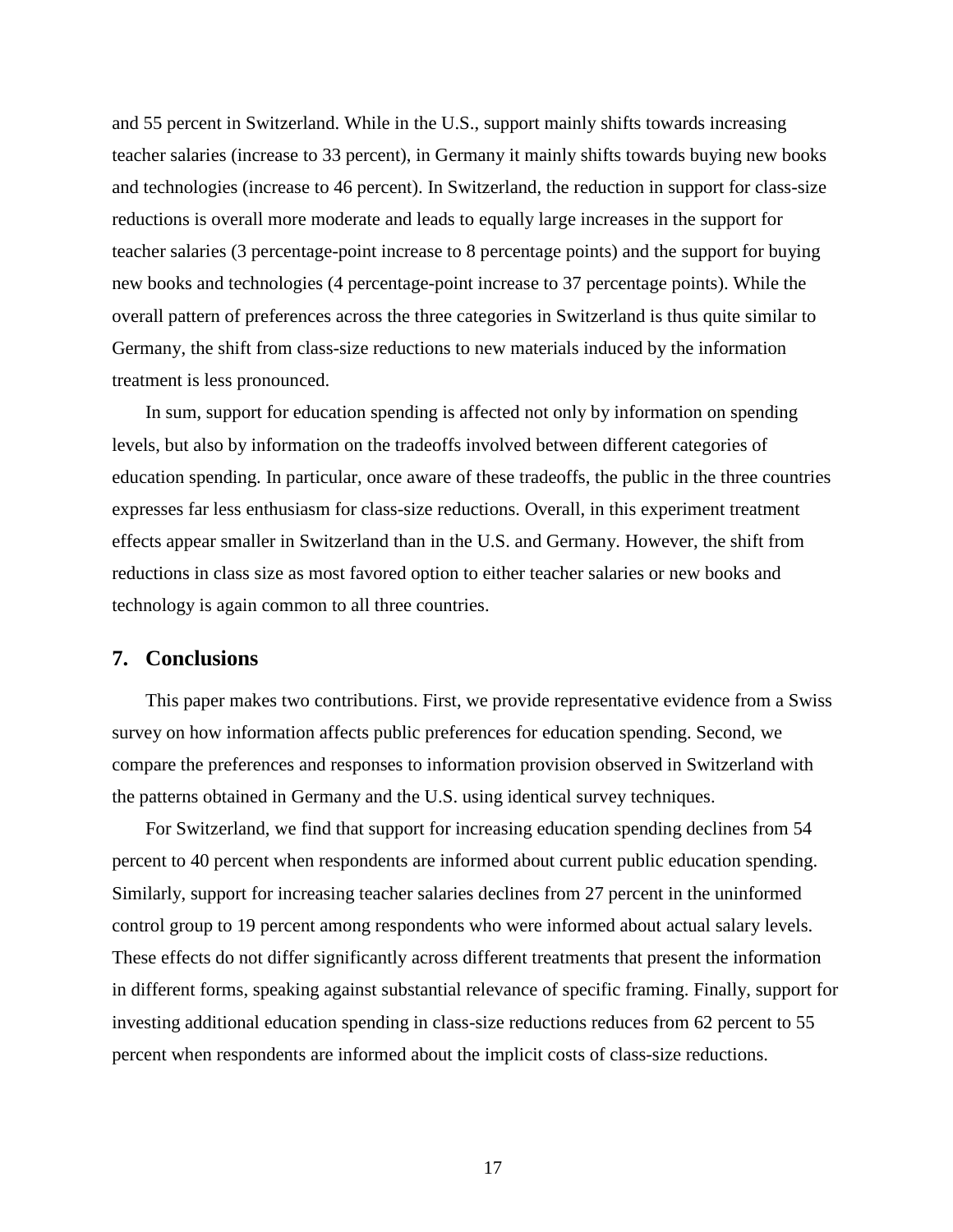Comparing these results for Switzerland to results of parallel survey experiments in the U.S. and Germany, two patterns emerge. First, a large share of the differences in the level of public support for increases in education spending and teacher salaries can be explained with the statusquo spending policies in the respective countries, hence not rejecting common preferences of the electorates across the three countries. In particular, consistent with differences in status-quo policies, the Swiss results on spending are more in line with the U.S. and the Swiss results on teacher salaries are more in line with Germany. Second, information treatment effects are also quite similar in the three countries, and are consistent with a simple preference model in which information induces shifts in voters' budget constraints. In particular, in all three countries majority support for overall public spending increases in education turns into a minority when people are informed about current spending levels. This similarity of information treatment effects across countries is particularly noteworthy given that the three countries' public education systems differ from each other in several important dimensions, such as funding sources and the role of direct democracy in education governance.

Our results shed light on the role of international differences in political preferences in the setting of education policy. Findings suggest that while differences in existing education policy across countries are reflected in electoral preferences for future spending, we cannot rule out similar underlying preferences across Switzerland, the U.S., and Germany. At the most basic level, our results suggest that the mechanisms that underlie public preference formation over education spending are rather universal across countries. If preferences were indeed homogenous across countries, this would have important implications for the international transferability of best-practice education policies and the potential for international cooperation.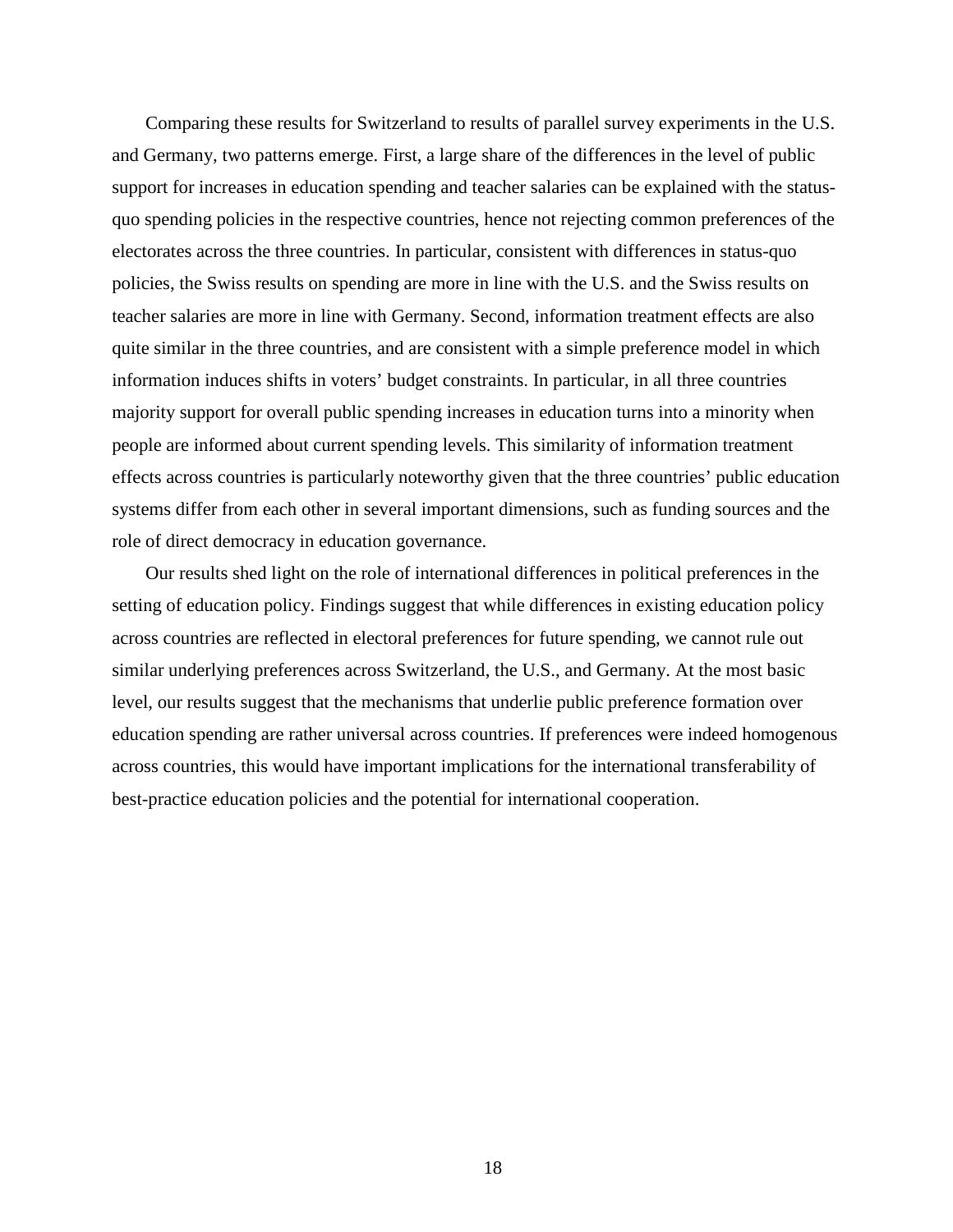## **References**

- <span id="page-21-0"></span>Alesina, Alberto, George-Marios Angeletos (2005). Fairness and Redistribution. *American Economic Review* 95 (4): 960-980.
- <span id="page-21-1"></span>Alesina, Alberto, Stefanie Stantcheva, Edoardo Teso (2018). Intergenerational Mobility and Support for Redistribution. *American Economic Review* 108 (2): 521-554.
- Alesina, Alberto, Rafael Di Tella, Robert MacCulloch (2004). Inequality and Happiness: Are Europeans and Americans Different? *Journal of Public Economics* 88 (9-10): 2009-2042.
- <span id="page-21-2"></span>Alesina, Alberto, Edward Glaeser, Bruce Sacerdote (2001). Why Doesn't the United States Have a European-Style Welfare State? *Brookings Papers on Economic Activity* (2): 187-254.
- <span id="page-21-3"></span>Alesina, Alberto, Edward Glaeser, Bruce Sacerdote (2006). Work and Leisure in the United States and Europe: Why So Different? *NBER Macroeconomics Annual* 2005: 1-64.
- Bublitz, Elisabeth (2016). Misperceptions of Income Distributions: Cross-country Evidence from a Randomized Survey Experiment. HWWI Research Paper 178.
- Cattaneo, M. Alejandra, Stefan C. Wolter (2009). Are the Elderly a Threat to Educational Expenditures? *European Journal of Political Economy* 25: 225-236.
- Cruces, Guillermo, Ricardo Perez-Truglia, Martin Tetaz (2013). Biased Perceptions of Income Distribution and Preferences for Redistribution: Evidence from a Survey Experiment. *Journal of Public Economics* 98: 100-112.
- De Quidt, Jonathan, Johannes Haushofer, Christopher Roth (2018). Measuring and Bounding Experimenter Demand. *American Economic Review* 108 (11): 3266-3302.
- Grewenig, Elisabeth, Philipp Lergetporer, Lisa Simon, Katharina Werner, Ludger Woessmann (2018). Can Online Surveys Represent the Entire Population? CESifo Working Paper 7222.
- Grigorieff, Alexis, Christopher Roth, Diego Ubfal (2016). Does Information Change Attitudes Towards Immigrants ? Representative Evidence from Survey Experiments. IZA Discussion Paper No. 10419.
- <span id="page-21-4"></span>Glomm, Gerhard, B. Ravikumar, Ioana C. Schiopu (2011). The Political Economy of Education Funding. In *Handbook of the Economics of Education, Vol. 4*, edited by Eric A. Hanushek, Stephen Machin, Ludger Woessmann. Amsterdam: North Holland: 615-680.
- Haaland, Ingar, Christopher Roth (2017). Labor Market Concerns and Support for Immigration. Working Paper.
- Kuziemko, Ilyana, Michael I. Norton, Emmanuel Saez, Stefanie Stantcheva (2015). How Elastic Are Preferences for Redistribution? Evidence from Randomized Survey Experiments. *American Economic Review* 105 (4): 1478-1508.
- Lergetporer, Philipp, Guido Schwerdt, Martin R. West, Katharina Werner, Ludger Woessmann (2018). How Information Affects Support for Education Spending: Evidence from Survey Experiments in Germany and the United States. *Journal of Public Economics* 167: 138-157.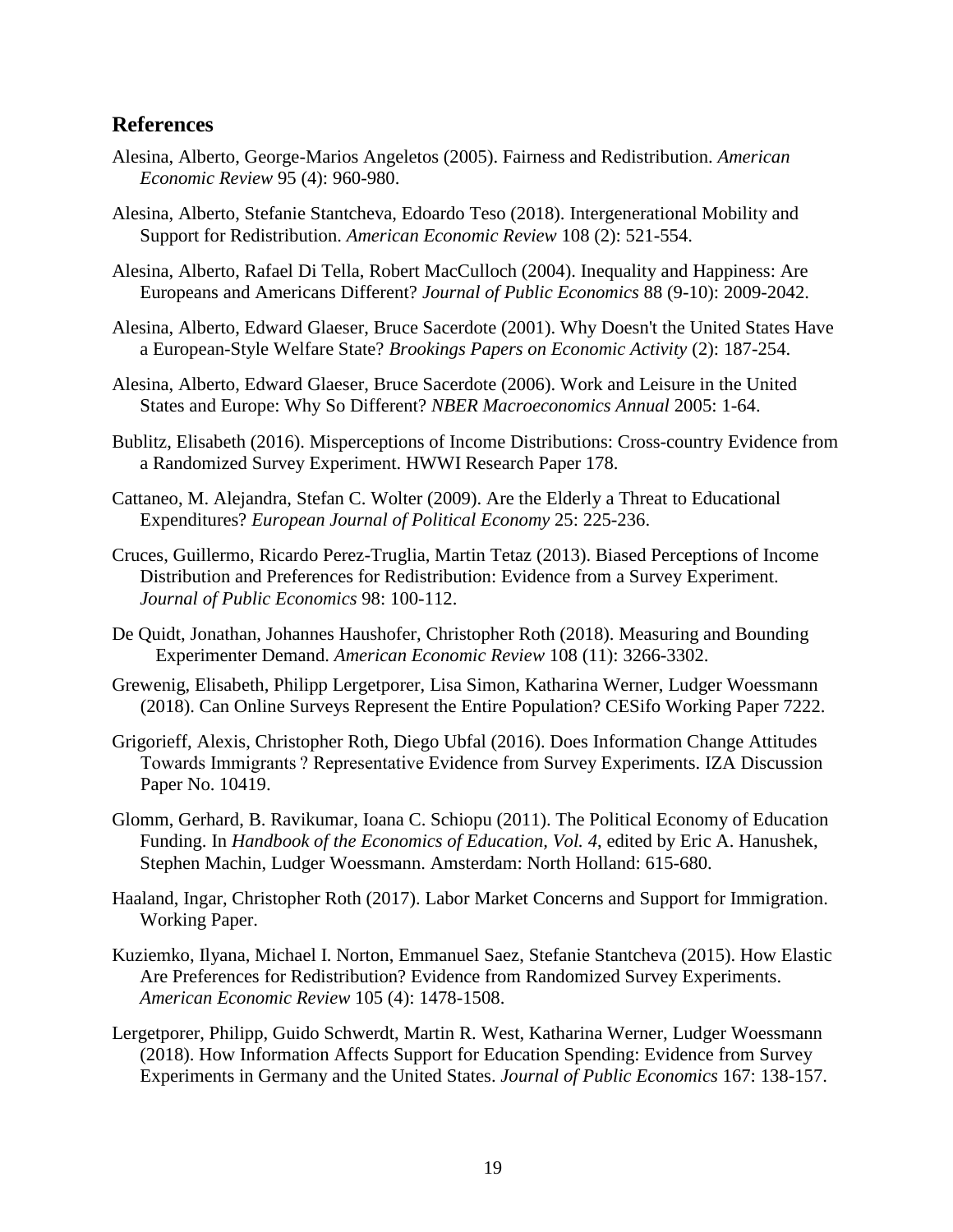- Lergetporer, Philipp, Katharina Werner, Ludger Woessmann (2018). Educational Inequality and Public Policy Preferences: Evidence from Representative Survey Experiments. CESifo Working Paper 7192.
- Lergetporer, Philipp, Ludger Woessmann (2019). The Political Economy of Higher Education Finance: How Information and Design Affect Public Preferences for Tuition. CESifo Working Paper 7536.
- Mummolo, Jonathan, Erik Peterson (2019). Demand Effects in Survey Experiments: An Empirical Assessment. *American Political Science Review* 113 (2): 517-529.
- OECD (2014). *Education at a Glance 2014: OECD Indicators*. Paris: Organisation for Economic Co-operation and Development.
- OECD (2015). *Government at a Glance 2015*. Paris: Organisation for Economic Co-operation and Development.
- OECD (2016). Personal Income Tax: All-in Average Rates by Family Type. OECD Tax Statistics. Doi: http://Dx.Doi.Org/10.1787/Data-00805-En (Accessed March 7, 2016).
- Roth, Christopher, Sonja Settele, Johannes Wohlfart (2019). Beliefs About Public Debt and the Demand for Government Spending. Working Paper.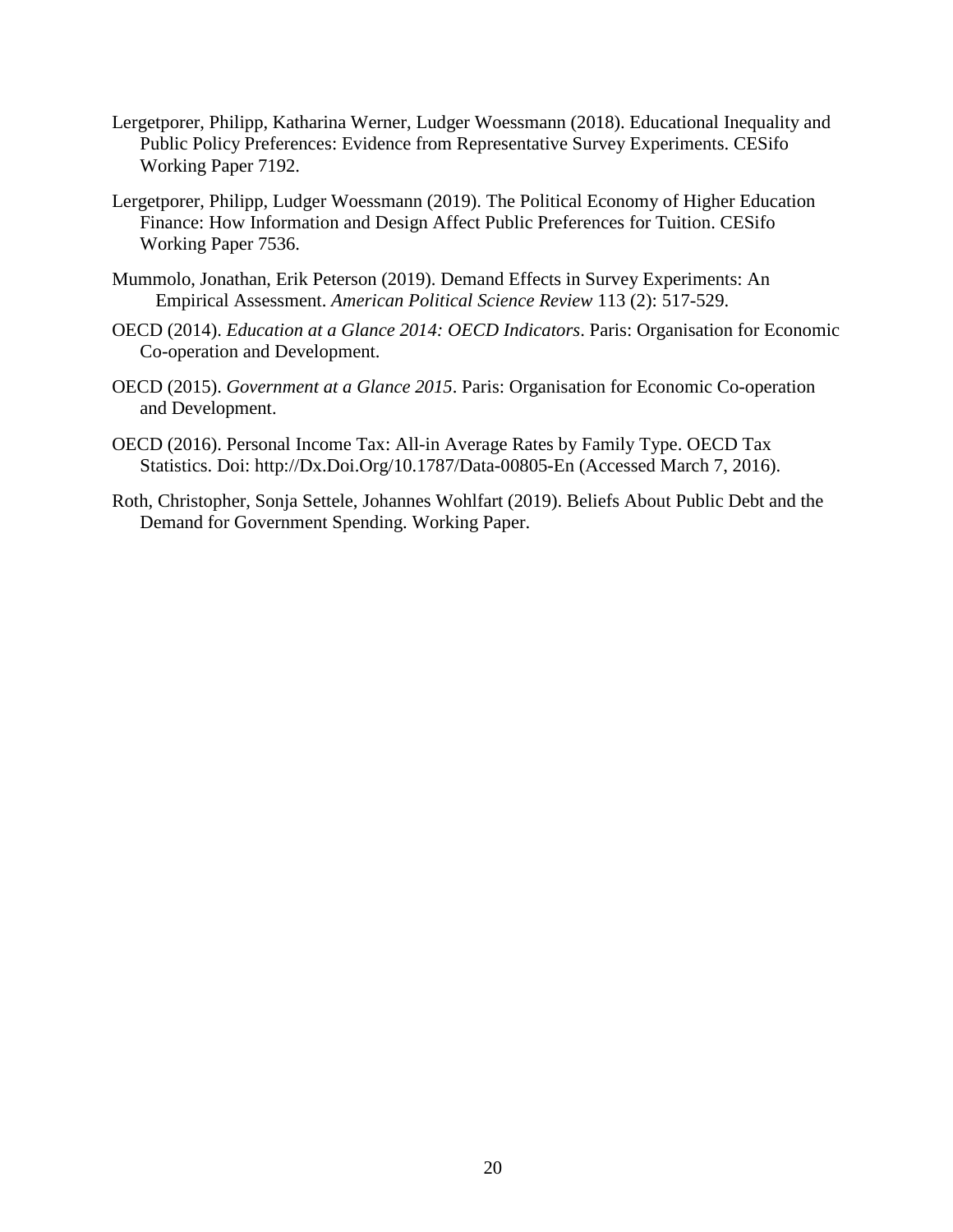# **Appendix A: Wording of the Survey Questions**

### *Support for higher education spending:*

U.S.: *Uninformed [Informed]*: [As it turns out, according to the most recent information available \${value} is being spent each year per child attending public schools in your district.] Do you think that government funding for public schools in your district should increase, decrease, or stay about the same?

Germany: *Uninformed [Informed]*: [Die staatlichen Bildungsausgaben in Deutschland betragen im Durchschnitt jährlich 6400 Euro pro Schülerin/Schüler.] Sollten die staatlichen Ausgaben für Schulen in Deutschland Ihrer Meinung nach steigen, sinken oder unverändert bleiben?

Switzerland: *Uninformed [Informed 1] / [Informed 2] / [Informed 3]*: [In der Schweiz werden im Durchschnitt jährlich ca. 20'000 Franken pro Schülerin oder Schüler in der obligatorischen Schule ausgegeben.] / [In der Schweiz werden für neun Schuljahre im Durchschnitt ca. 180'000 Franken pro Schülerin oder Schüler in der obligatorischen Schule ausgegeben.] / [Um einen Schüler für die gesamte obligatorische Schulzeit zu finanzieren, braucht es die gesamten Steuererträge eines durchschnittliches Steuerzahlers über einen Zeitraum von 16 Jahren.] Sollten die staatlichen Ausgaben für Schulen (1.-9. Klasse) in der Schweiz Ihrer Meinung nach: Stark steigen, steigen, ungefähr gleich bleiben, sinken, stark sinken?

## *Support for higher teacher salaries:*

U.S.: *Uninformed [Informed]*: [As it turns out, public school teachers in your state are paid an average annual salary of \${value}.] Do you think that public school teacher salaries should increase, decrease, or stay about the same?

Germany: *Uninformed [Informed]*: [In Deutschland verdienen vollzeitbeschäftigte Lehrerinnen und Lehrer im Durchschnitt rund 3000 Euro netto im Monat.] Was meinen Sie, sollten die Gehälter von Lehrerinnen und Lehrern in Deutschland steigen, sinken oder unverändert bleiben?

Switzerland: *Uninformed [Informed 1] / [Informed 2]*: [In der Schweiz verdienen Lehrerinnen und Lehrer der Primarschule nach 10 Jahren Berufserfahrung im Durchschnitt rund 100'000 Franken brutto im Jahr.] / [In der Schweiz verdienen Lehrerinnen und Lehrer der Primarschule nach 10 Jahren Berufserfahrung im Durchschnitt etwa 20% mehr als eine durchschnittliche Arbeitnehmerin oder ein Arbeitnehmer.] Sollten die Gehälter von Lehrerinnen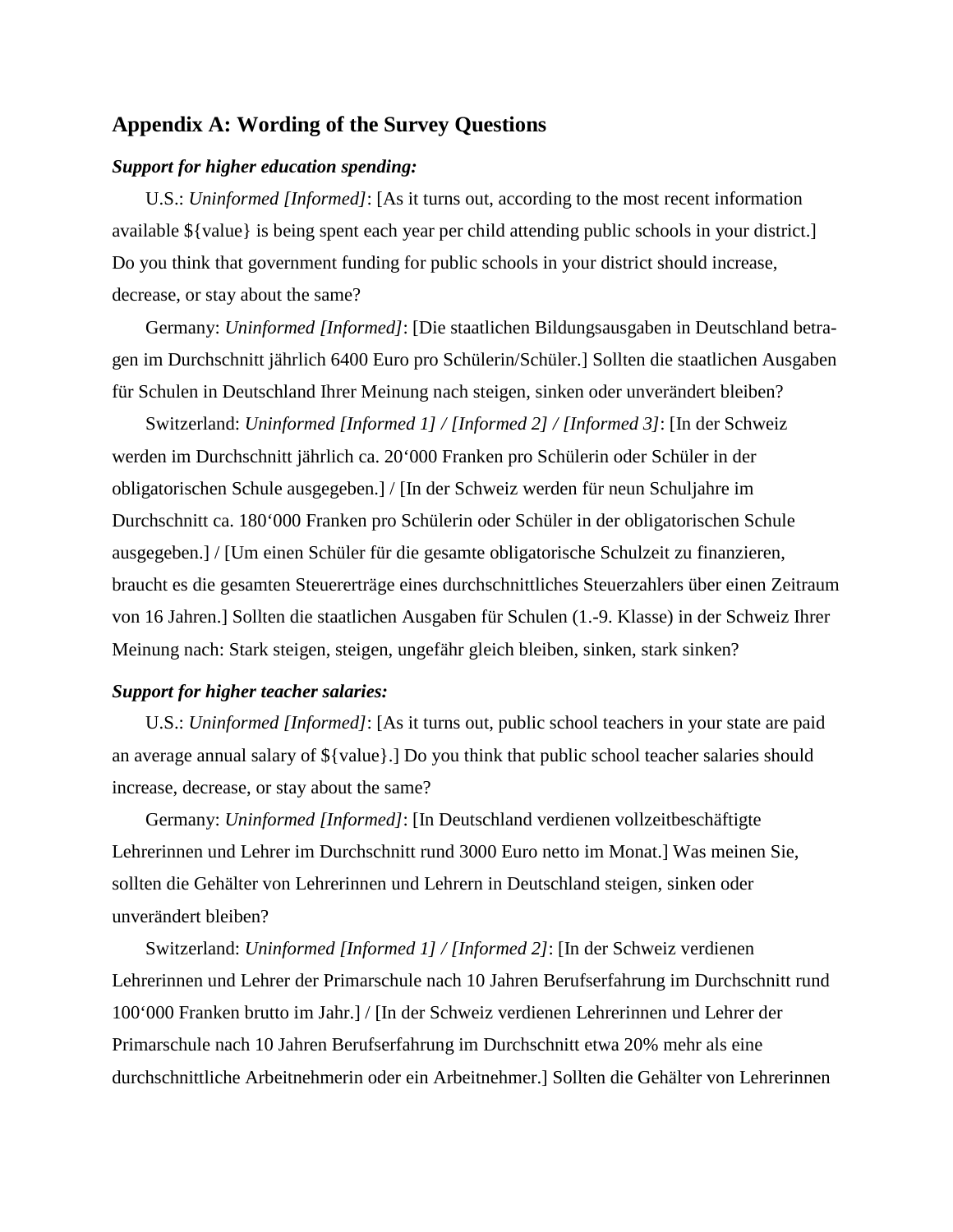und Lehrern Ihrer Meinung nach: Stark steigen, steigen, ungefähr gleich bleiben, sinken, stark sinken.

#### *Support for different spending categories:*

U.S.: *Uninformed*: Suppose the government plans to increase spending in the school system. Which one of the following options do you favor? Reducing class sizes – Increasing teacher salaries – Purchasing new books and technologies. *Informed*: Suppose the government plans to increase spending in the school system. Reducing average class sizes by 3 students would cost roughly the same amount as increasing teacher salaries by 13 percent or buying \$10,000 in new books and technologies for each class every year. Among these options, which do you favor? Reducing class sizes by 3 students – Increasing teacher salaries by 13 percent – Purchasing \$10,000 in new books and technologies for each class every year.

Germany: *Uninformed*: Stellen Sie sich vor, die Regierung plant, die Ausgaben für das Schulsystem zu erhöhen. Für welche der folgenden Möglichkeiten sind Sie? Schulklassen verkleinern – Lehrergehälter erhöhen – Neue Schulbücher, Computer und andere Lehrmittel anschaffen. *Informed*: Stellen Sie sich vor, die Regierung plant, die Ausgaben für das Schulsystem zu erhöhen. Die Schulklassen um drei Schülerinnen/Schüler zu verkleinern, würde in etwa so viel kosten, wie die Lehrergehälter um 15 Prozent zu erhöhen oder neue Lehrmittel im Wert von jährlich 20000 Euro für jede Klasse anzuschaffen. Für welche dieser Möglichkeiten sind Sie? Schulklassen um 3 Schüler verkleinern – Lehrergehälter um 15 Prozent erhöhen – Neue Schulbücher, Computer und andere Lehrmittel im Wert von jährlich 20.000 Euro für jede Klasse anschaffen.

Switzerland: *Uninformed:* Stellen Sie sich vor, die Regierung plant, die Ausgaben für das Schulsystem zu erhöhen. Für welche der folgenden Möglichkeiten sind Sie? Schulklassen verkleinern – Lehrergehälter erhöhen – Neue Schulbücher, Computer und andere Lehrmittel anschaffen. *Informed*: Stellen Sie sich vor, die Regierung plant, die Ausgaben für das Schulsystem zu erhöhen. Die Schulklassen um drei Schülerinnen/Schüler zu verkleinern würde in etwa so viel kosten, wie die Lehrergehälter um 15 Prozent zu erhöhen oder neue Lehrmittel im Wert von jährlich 20.000 CHF für jede Klasse anzuschaffen. Für welche dieser Möglichkeiten sind Sie? Schulklassen verkleinern – Lehrergehälter erhöhen – Neue Schulbücher, Computer und andere Lehrmittel anschaffen.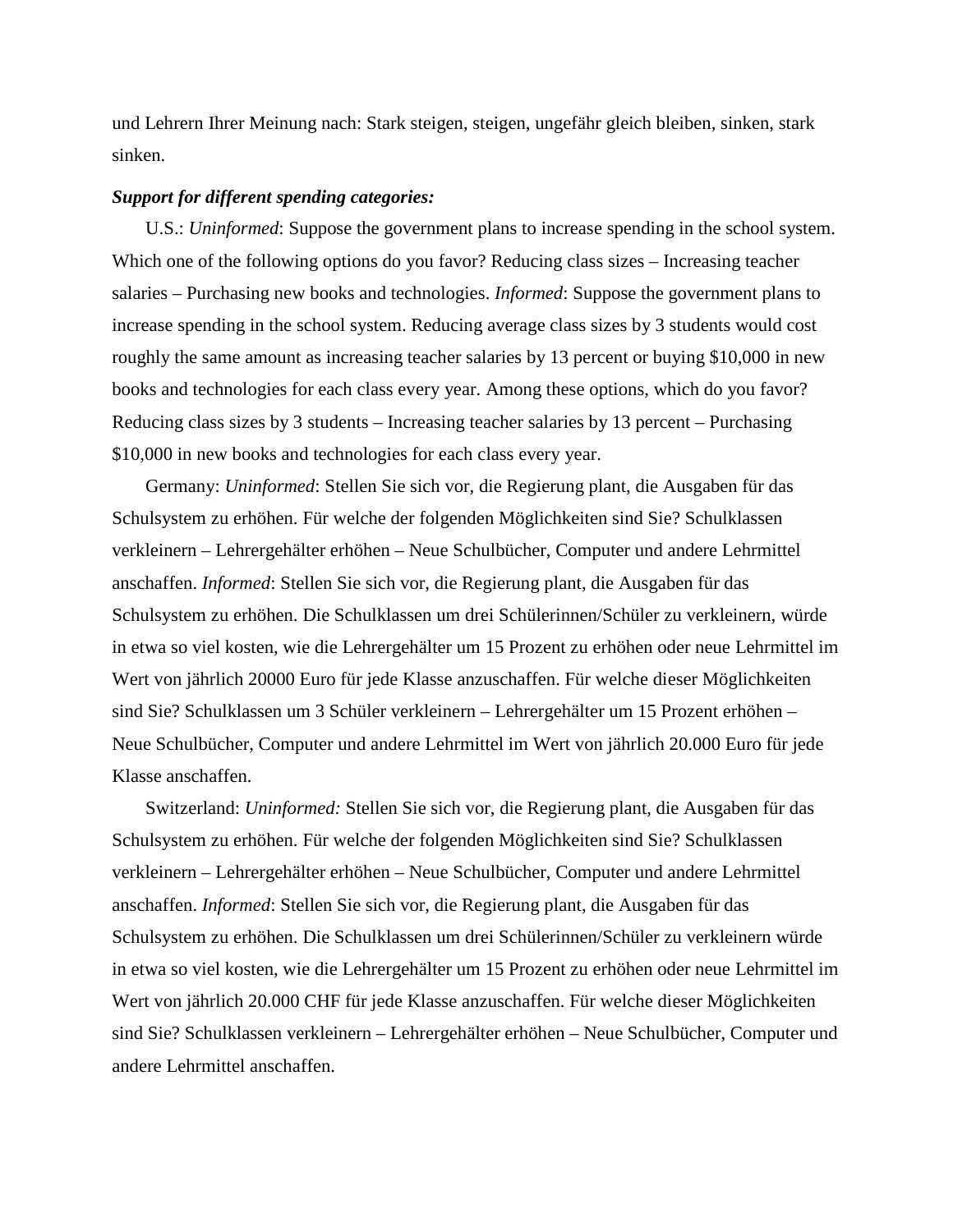

Figure 1: The effect of status information on support for policy change

Notes:  $E_u$  = education spending (uninformed);  $E_i$  = education spending (informed);  $E_u^*$  = optimal education spending (uninformed);  $E_i^*$  = optimal education spending (informed);  $O =$  other spending. Source: Lergetporer et al. (2018).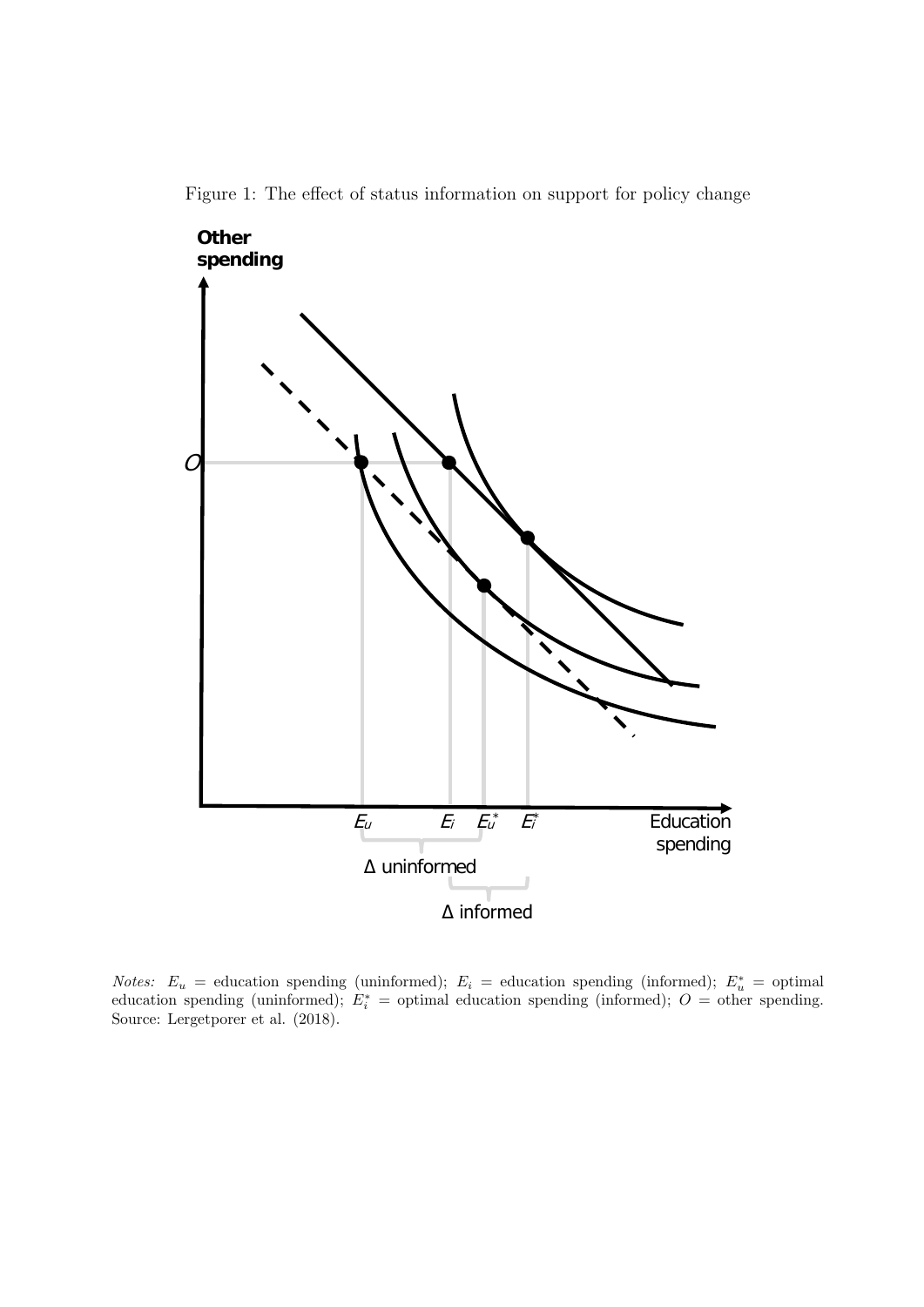

Figure 2: The effect of information about current spending levels on support for higher spending

Notes: Share of respondents who favor government funding for public schools to either "greatly increase" or "increase"; other categories are "stay about the same", "decrease", and "greatly decrease". Two randomized experimental groups. The control group (Uninformed) did not receive further information. The treatment group (Informed) was informed about current spending levels. Source: The 2015 public opinion survey on education in Switzerland and Lergetporer et al. (2018).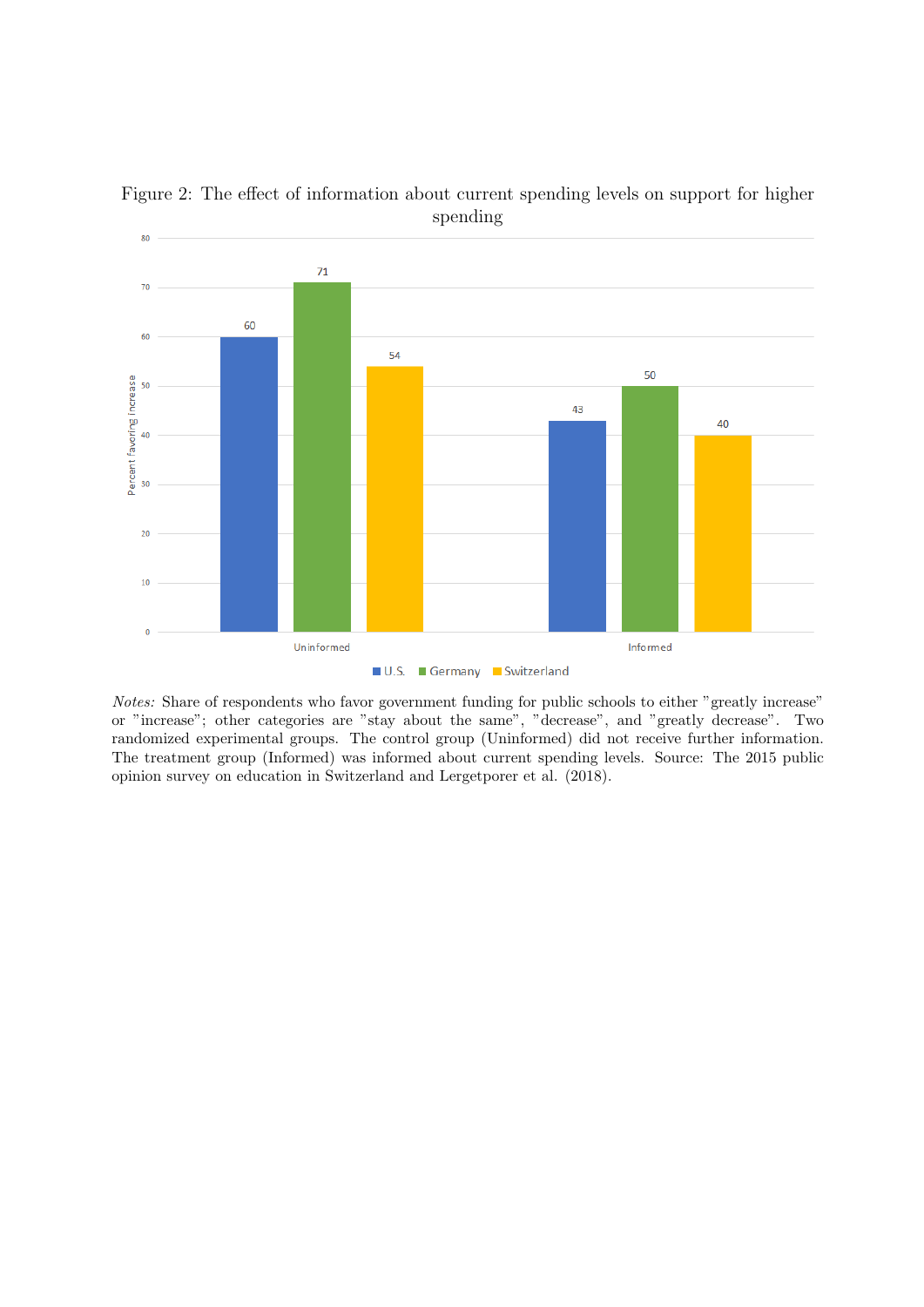

Figure 3: The effect of information about current salary levels on support for higher teacher salaries

Notes: Share of respondents who favor teacher salaries to either "greatly increase" or "increase"; other categories are "stay about the same", "decrease", and "greatly decrease". Two randomized experimental groups. The control group (Uninformed) did not receive further information. The treatment group (Informed) was informed about current teacher salary levels. Source: The 2015 public opinion survey on education in Switzerland and Lergetporer et al. (2018).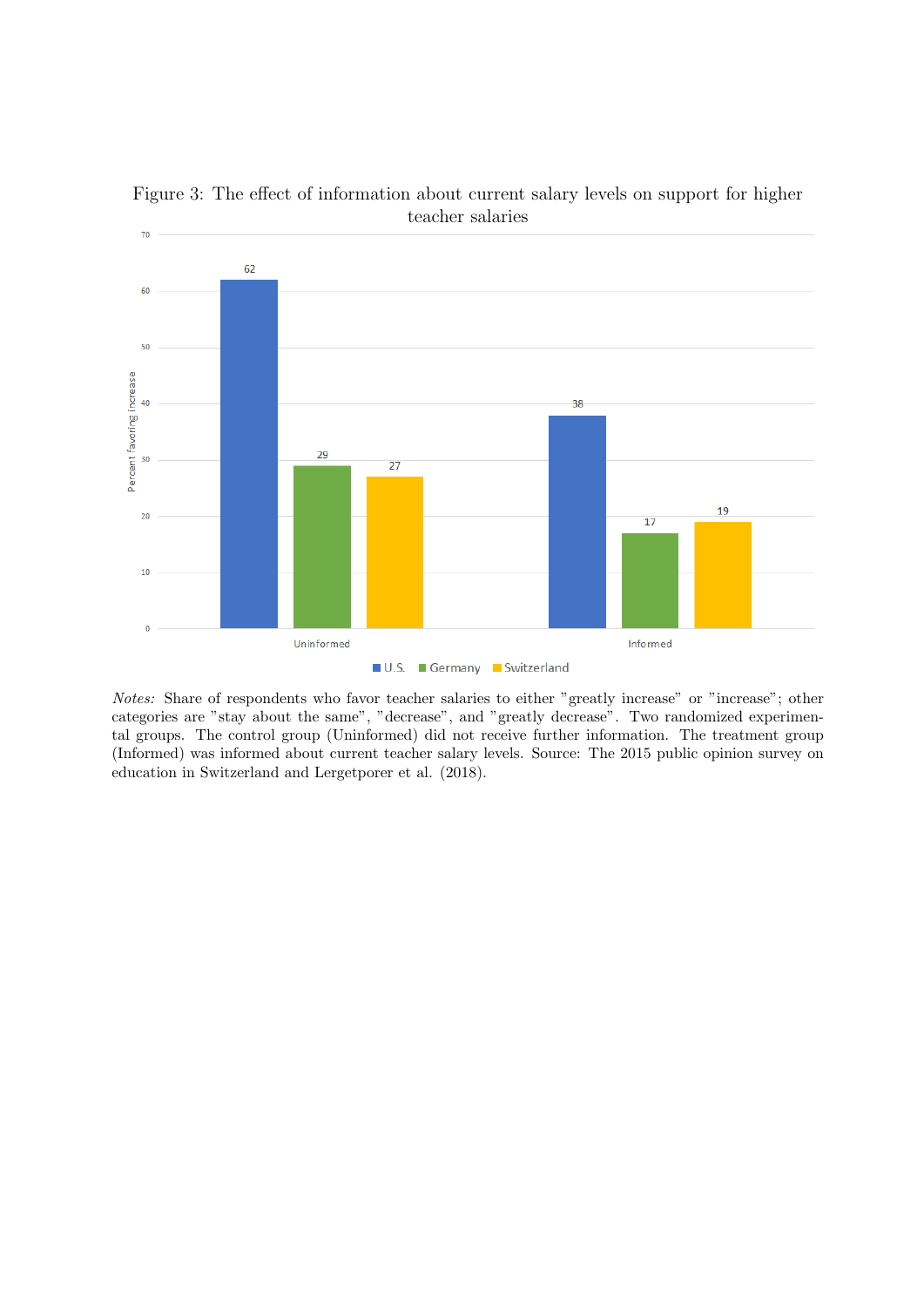

Figure 4: Support for spending on smaller classes, higher salaries, and teaching material

Note: Share of respondents favoring the specific spending option over the other two options. Two randomized experimental groups. Control group (Uninformed) did not receive further information. Treatment group (Informed) was informed that reducing average class sizes by 3 students would cost roughly the same amount as increasing teacher salaries by 13 (15) [15] percent or buying \$10,000 (EUR 20,000) [20,000] CHF] in new books and technologies for each class every year in the U.S. (Germany) [Switzerland]. See Appendix A for wording of the question in the three countries. Source: The 2015 public opinion survey on education in Switzerland and Lergetporer et al. (2018).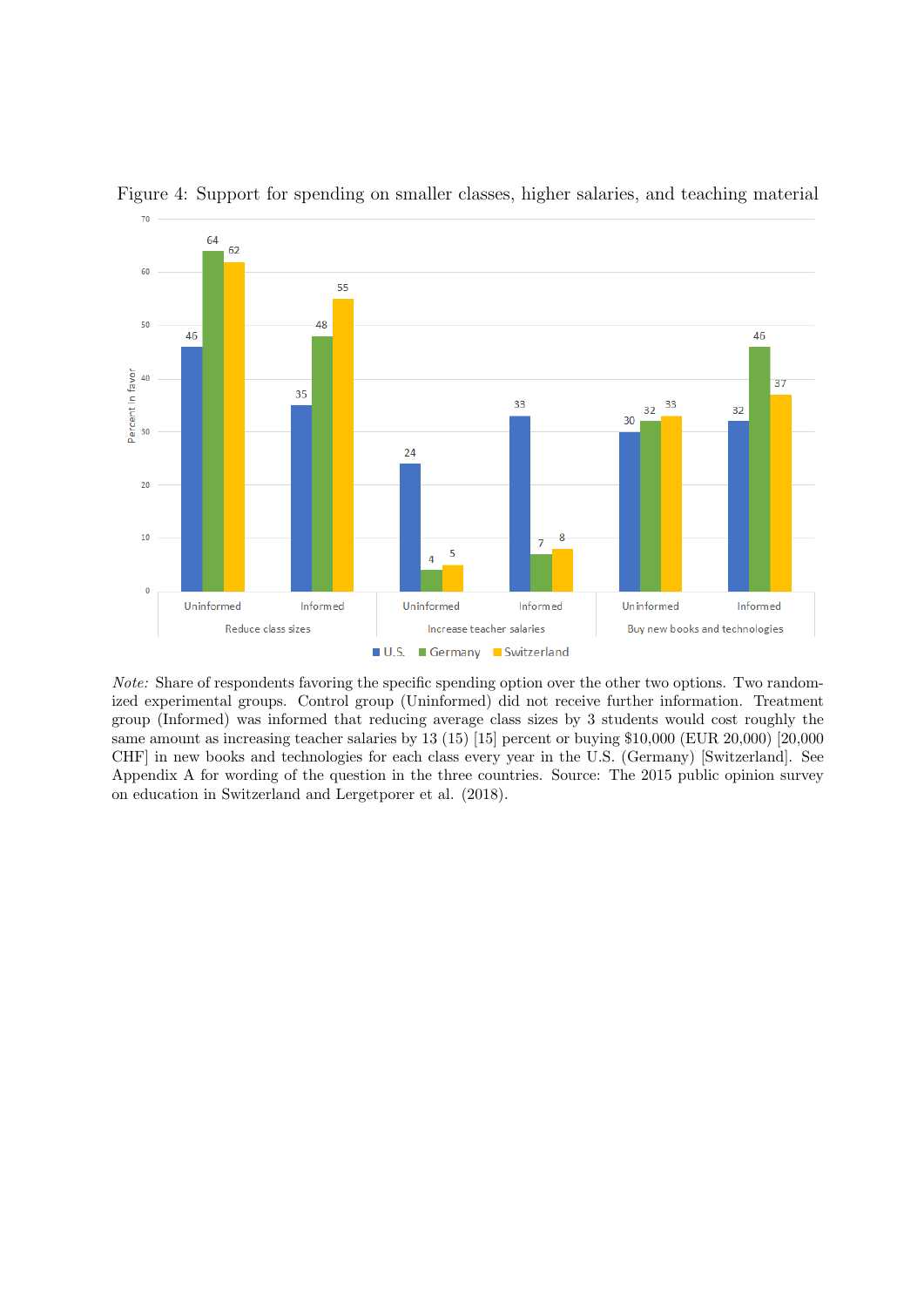|                         | School spending experiment |                   |            | Teacher salary experiment |          |            |
|-------------------------|----------------------------|-------------------|------------|---------------------------|----------|------------|
|                         | Uninformed                 | Informed          | Difference | Uninformed                | Informed | Difference |
|                         | $\left( 1\right)$          | $\left( 2\right)$ | (3)        | $\left( 4\right)$         | (5)      | (6)        |
| Female                  | 0.511                      | 0.492             | $-0.019$   | 0.513                     | 0.504    | $-0.009$   |
| Parent                  | 0.622                      | 0.606             | $-0.016$   | 0.612                     | 0.628    | 0.016      |
| Employed                | 0.574                      | 0.582             | 0.009      | 0.586                     | 0.587    | 0.002      |
| Minority                | 0.191                      | 0.219             | $0.028$ ** | 0.191                     | 0.203    | 0.012      |
| Income                  |                            |                   |            |                           |          |            |
| low                     | 0.261                      | 0.270             | 0.009      | 0.279                     | 0.278    | $-0.001$   |
| medium                  | 0.336                      | 0.302             | $-0.034$ * | 0.316                     | 0.329    | 0.014      |
| high                    | 0.180                      | 0.196             | 0.016      | 0.182                     | 0.171    | $-0.012$   |
| missing                 | 0.224                      | 0.232             | 0.008      | 0.223                     | 0.222    | $-0.001$   |
| Age                     |                            |                   |            |                           |          |            |
| 16-34                   | 0.249                      | 0.268             | 0.019      | 0.253                     | 0.238    | $-0.015$   |
| 35-49                   | 0.330                      | 0.327             | $-0.003$   | 0.344                     | 0.348    | 0.004      |
| 50-64                   | 0.260                      | 0.264             | 0.004      | 0.241                     | 0.261    | 0.020      |
| $65+$                   | 0.161                      | 0.141             | $-0.021$   | 0.162                     | 0.153    | $-0.008$   |
| Education               |                            |                   |            |                           |          |            |
| Less than high school   | 0.168                      | 0.171             | 0.003      | 0.178                     | 0.176    | $-0.003$   |
| High school but no B.A. | 0.512                      | 0.532             | 0.020      | 0.522                     | 0.512    | $-0.010$   |
| B.A. degree or higher   | 0.320                      | 0.298             | $-0.023$   | 0.300                     | 0.313    | 0.013      |
| Observations            | 1,495                      | 1,477             |            | 1,985                     | 1,975    |            |

| Table 1: Descriptive statistics and balance across treatment conditions |  |  |  |
|-------------------------------------------------------------------------|--|--|--|
|-------------------------------------------------------------------------|--|--|--|

Notes: Means. Significance tests indicate whether the mean for the informed groups differs from the mean for the uninformed control group. Joint F-tests in regressions of each variable on both treatment dummies are statistically insignificant. Observations weighted by survey weights to ensure national representativeness. Significance levels: \* p<0.10, \*\* p<0.05, \*\*\* p<0.01. Source: The 2015 public opinion survey on education in Switzerland.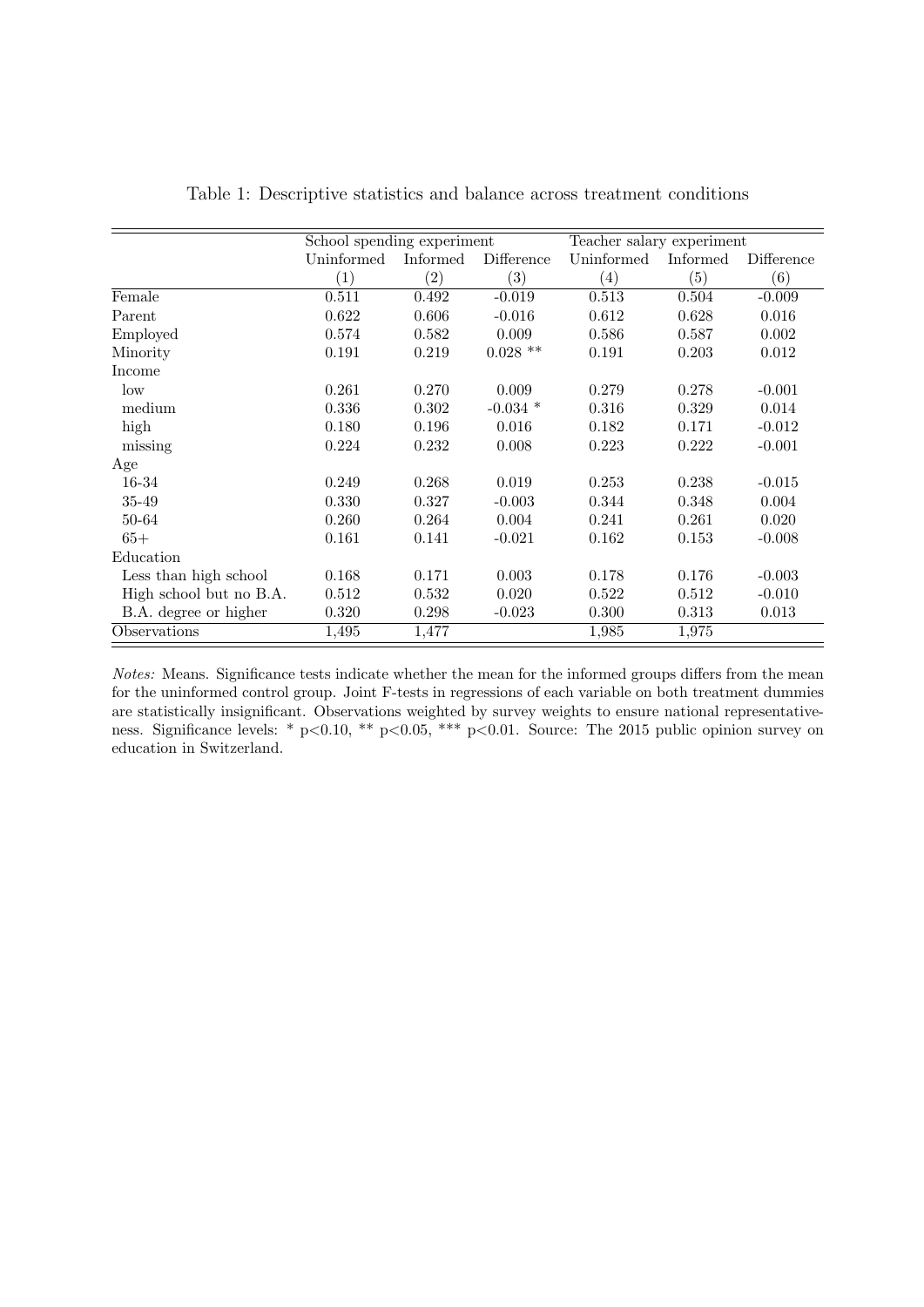|                         | School spending  |         | Teacher salaries  |         |  |
|-------------------------|------------------|---------|-------------------|---------|--|
|                         | $\left[1\right]$ |         | $\left( 2\right)$ |         |  |
| Female                  | 0.00698          | (0.027) | 0.0140            | (0.021) |  |
| Parent                  | $0.129***$       | (0.033) | $-0.0156$         | (0.025) |  |
| Employed                | $-0.0782**$      | (0.032) | $-0.0605**$       | (0.025) |  |
| Minority                | $0.0903***$      | (0.032) | $0.0938***$       | (0.027) |  |
| Income medium           | 0.0415           | (0.035) | 0.0258            | (0.027) |  |
| Income high             | 0.0530           | (0.042) | $-0.00826$        | (0.031) |  |
| Income missing          | $-0.0106$        | (0.038) | 0.00876           | (0.029) |  |
| Age $35-49$             | 0.00253          | (0.042) | 0.00777           | (0.031) |  |
| Age 50-64               | $-0.0623$        | (0.044) | $-0.0208$         | (0.033) |  |
| Age $65+$               | $-0.148***$      | (0.051) | $-0.00259$        | (0.039) |  |
| High school but no B.A. | 0.00232          | (0.037) | $-0.00929$        | (0.028) |  |
| B.A. degree or higher   | 0.0231           | (0.041) | 0.0499            | (0.033) |  |
| Observations            | 1,495            |         | 1,985             |         |  |
| $\,R^2$                 | 0.027            |         | 0.016             |         |  |

Table 2: Who supports school spending and teacher salary increases? Descriptive evidence

Notes: Linear probability models. Dependent variable: binary outcome of support for increased spending and salaries. Sample: control group. Regressions weighted by survey weights to ensure national representativeness. Standard errors in parentheses. Significance levels: \* p<0.10, \*\* p<0.05, \*\*\* p<0.01. Source: The 2015 public opinion survey on education in Switzerland.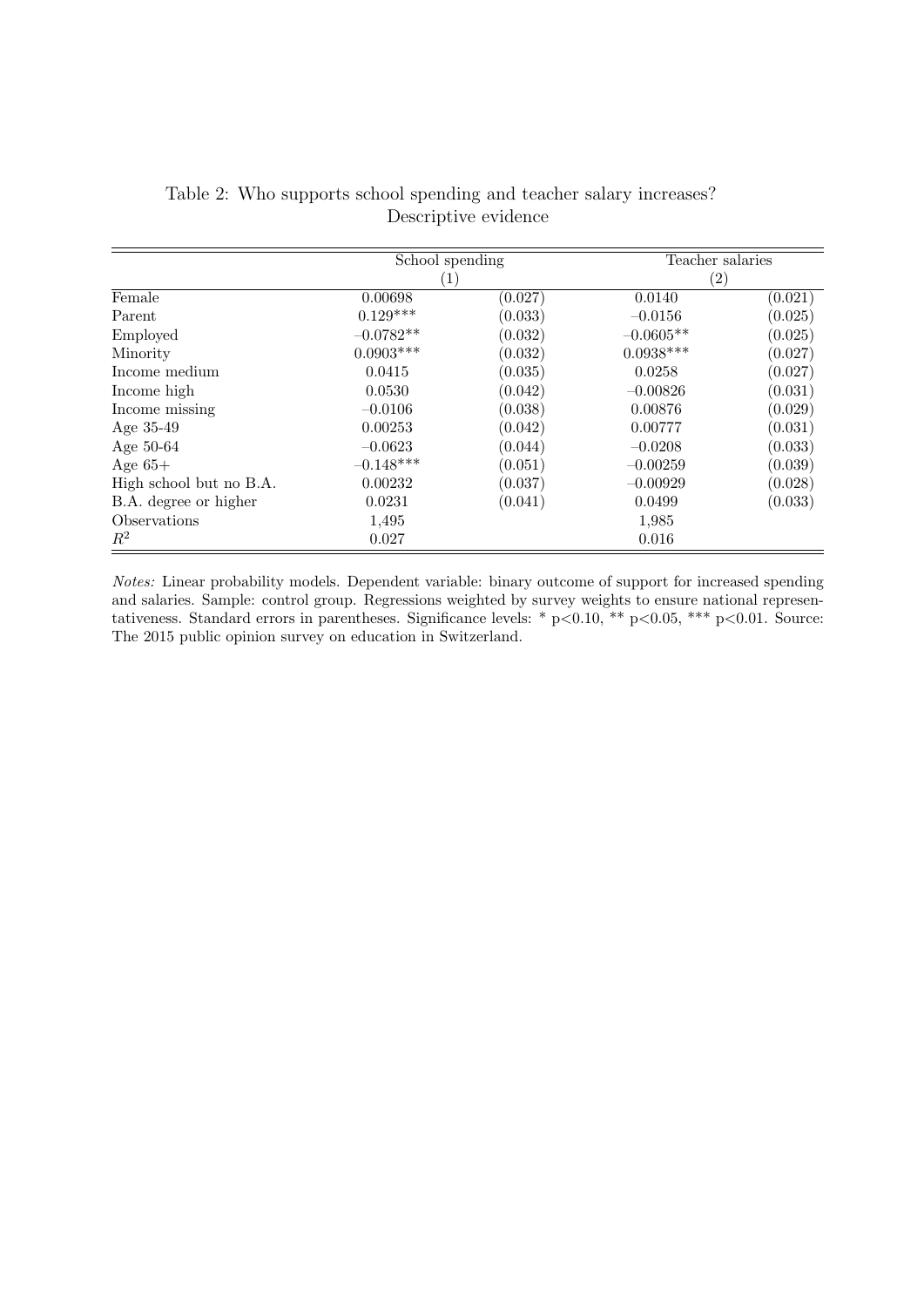| Support for school spending to: |               | decrease          |             |                |                       |
|---------------------------------|---------------|-------------------|-------------|----------------|-----------------------|
|                                 | U.S.          | Germany           |             | Switzerland    |                       |
|                                 |               | $\left( 2\right)$ | (3)         | $\overline{4}$ | (5)                   |
| Informed                        | $-0.165***$   | $-0.203***$       | $-0.144***$ | $-0.146***$    | $0.02\overline{0***}$ |
|                                 | (0.029)       | (0.023)           | (0.018)     | (0.018)        | (0.007)               |
| Controls                        | $\mathbf{no}$ | $\mathbf{no}$     | no          | yes            | $\mathbf{n}$          |
| Control mean                    | 0.599         | 0.705             | 0.541       |                | 0.031                 |
| Information effect/Control mean | $-0.276$      | $-0.288$          | $-0.267$    |                | 0.633                 |
| Observations                    | 2,646         | 3,128             | 2,972       | 2.972          | 2,972                 |
| $R^2$                           | 0.081         | 0.110             | 0.021       | 0.037          | 0.002                 |

Notes: Linear probability models. Dependent variable: binary outcome of support for increased (column 5: decreased) spending. Randomized experimental groups: Informed = respondents informed about current school spending levels. Controls include gender, parental and employment status, income (four categories), age (four categories), and education (three categories). Regressions weighted by survey weights to ensure national representativeness. Standard errors in parentheses. Significance levels: \* p<0.10, \*\* p<0.05, \*\*\* p<0.01. Source: The 2015 public opinion survey on education in Switzerland and Lergetporer et al. (2018).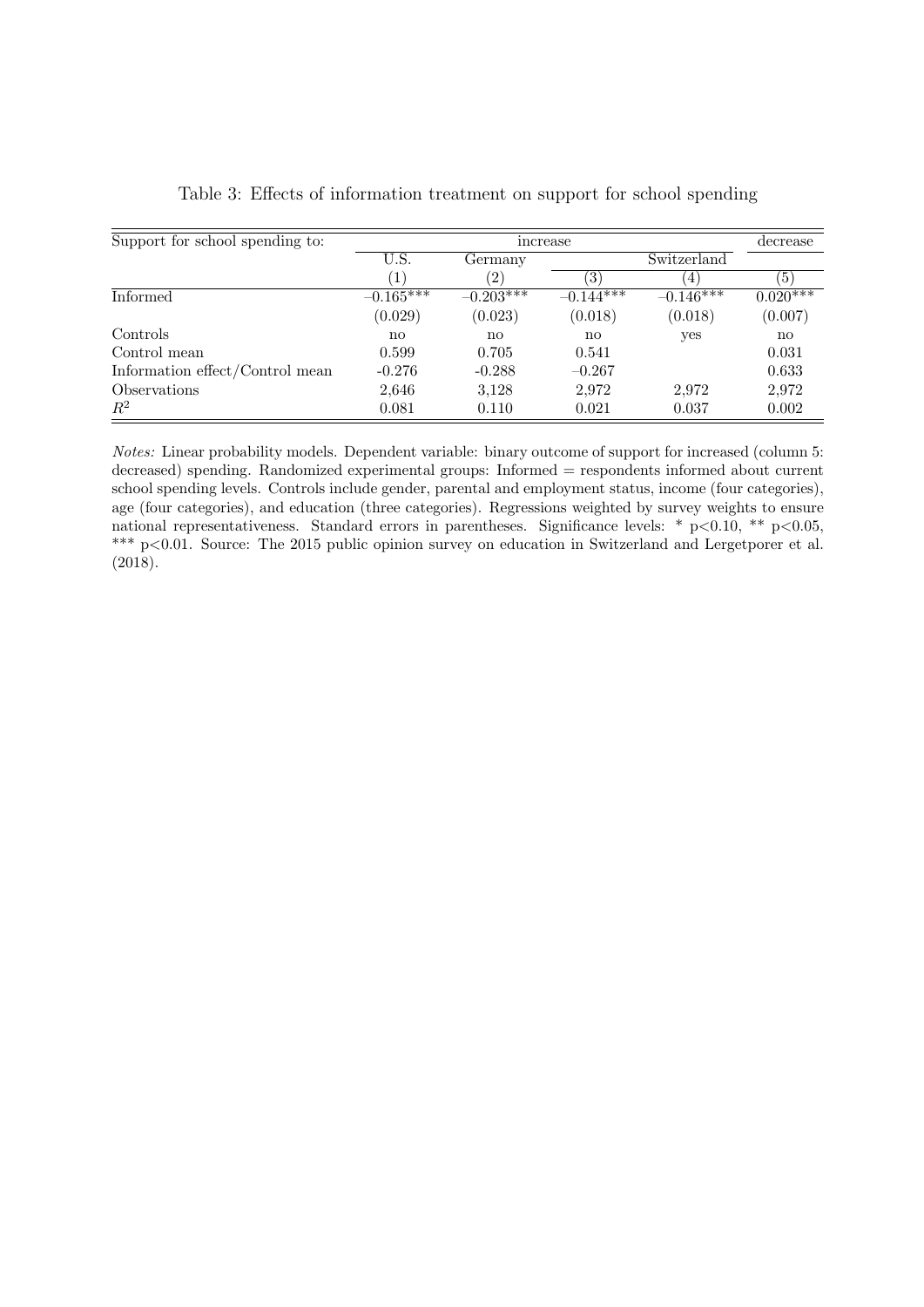| Support for teacher salaries to: |                        | decrease          |              |             |                  |
|----------------------------------|------------------------|-------------------|--------------|-------------|------------------|
|                                  | U.S.                   | Germany           |              | Switzerland |                  |
|                                  | $\left  \right $       | $\left( 2\right)$ | (3)          | $\pm$       | $\left(5\right)$ |
| <b>Informed</b>                  | $-0.242***$            | $-0.120***$       | $-0.074***$  | $-0.075***$ | $0.064***$       |
|                                  | (0.023)                | (0.014)           | (0.013)      | (0.013)     | (0.011)          |
| Controls                         | $\mathbf{n}\mathbf{o}$ | no                | $\mathbf{n}$ | yes         | $\mathbf{n}$     |
| Control mean                     | 0.617                  | 0.290             | 0.265        |             | 0.094            |
| Information effect/Control mean  | $-0.392$               | $-0.415$          | $-0.280$     |             | 0.677            |
| <i><b>Observations</b></i>       | 2,639                  | 4,127             | 3,960        | 3.960       | 3,960            |
| $R^2$                            | 0.059                  | 0.020             | 0.008        | 0.018       | 0.009            |

|  | Table 4: Effects of information treatment on support for teacher salary |  |  |  |
|--|-------------------------------------------------------------------------|--|--|--|
|  |                                                                         |  |  |  |

Notes: Linear probability models. Dependent variable: binary outcome of support for increased (column 5: decreased) teacher salaries. Randomized experimental group: Informed = respondents informed about current teacher salary levels. Controls include gender, parental and employment status, income (four categories), age (four categories), and education (three categories). Regressions weighted by survey weights to ensure national representativeness. Standard errors in parentheses. Significance levels: \*  $p < 0.10$ , \*\* p<0.05, \*\*\* p<0.01. Source: The 2015 public opinion survey on education in Switzerland and Lergetporer et al. (2018).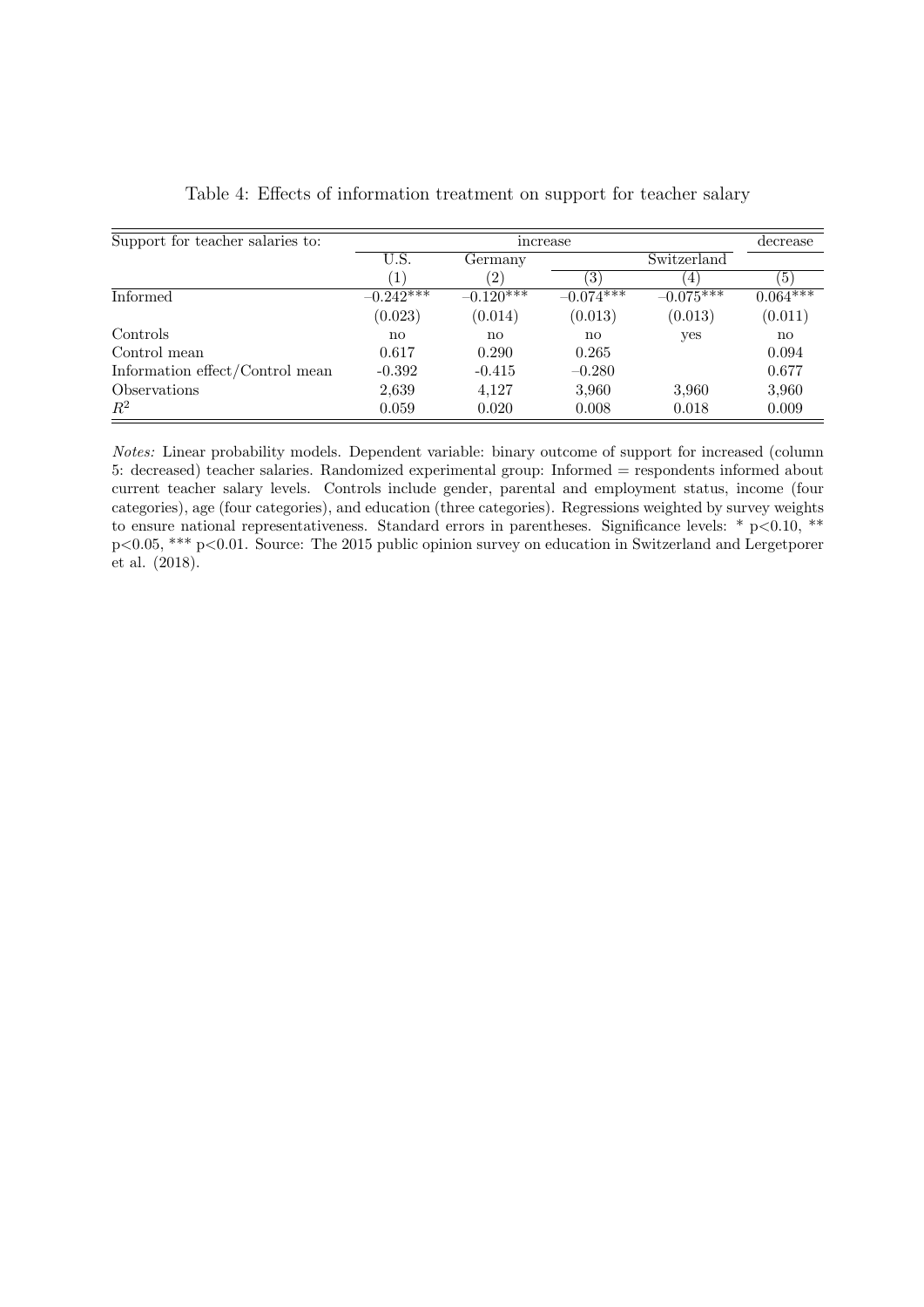|              |             | School spending   |                   | Teacher salary   |
|--------------|-------------|-------------------|-------------------|------------------|
|              | No/Low      | Yes/High          | No/Low            | Yes/High         |
|              |             | $\left( 2\right)$ | $\left( 3\right)$ | $\left(4\right)$ |
| Female       | $-0.102***$ | $-0.187***$       | $-0.060***$       | $-0.088***$      |
|              | (0.026)     | (0.025)           | (0.019)           | (0.018)          |
| Parent       | $-0.093***$ | $-0.175***$       | $-0.105***$       | $-0.055***$      |
|              | (0.030)     | (0.023)           | (0.022)           | (0.017)          |
| Employed     | $-0.166***$ | $-0.128***$       | $-0.099***$       | $-0.056***$      |
|              | (0.028)     | (0.024)           | (0.021)           | (0.017)          |
| Minority     | $-0.139***$ | $-0.173***$       | $-0.059***$       | $-0.141***$      |
|              | (0.020)     | (0.040)           | (0.015)           | (0.032)          |
| Income       | $-0.119***$ | $-0.168***$       | $-0.083***$       | $-0.065***$      |
|              | (0.026)     | (0.026)           | (0.019)           | (0.019)          |
| Age          | $-0.152***$ | $-0.135***$       | $-0.086***$       | $-0.057***$      |
|              | (0.024)     | (0.027)           | (0.018)           | (0.020)          |
| Education    | $-0.162***$ | $-0.101***$       | $-0.082***$       | $-0.060**$       |
|              | (0.022)     | (0.033)           | (0.015)           | (0.026)          |
| Conservative | $-0.141***$ | $-0.147***$       | $-0.081***$       | $-0.064***$      |
|              | (0.032)     | (0.022)           | (0.026)           | (0.015)          |

|  | Table 5: Heterogeneous treatment effects by demographic subgroups |  |  |  |
|--|-------------------------------------------------------------------|--|--|--|
|  |                                                                   |  |  |  |

Notes: Subgroup estimations by characteristic indicated in first column. Binary variables (female, parent, employed, minority): No=subgroup where the status is wrong; Yes=subgroup where the status is true. Income: Low=subgroup where either low or missing; High=subgroup where income is either medium or high. Age: Low=subgroup where age is below 49; High=subgroup where age is 50 or above. Education: Low=below B.A. degree; High  $=$  B.A. degree or higher. Conservative: No  $=$  respondent self-reported to be more left on a 10-point left-right-scale  $(< 5)$ . Yes = respondent self-reported to be more right on a 10-point left-right-scale  $(\geq 5)$ . Linear probability models. Dependent variable: binary outcome of support for increased spending (columns 1–2) resp. increased teacher salaries (columns 3–4). Randomized experimental groups: Informed= respondents informed about current levels of school spending (columns 1–2) resp. teacher salaries (columns 3–4). Regressions weighted by survey weights to ensure national representativeness. Standard errors in parentheses. Significance levels: \*  $p<0.10$ , \*\*  $p<0.05$ , \*\*\*  $p<0.01$ . Source: The 2015 public opinion survey on education in Switzerland.